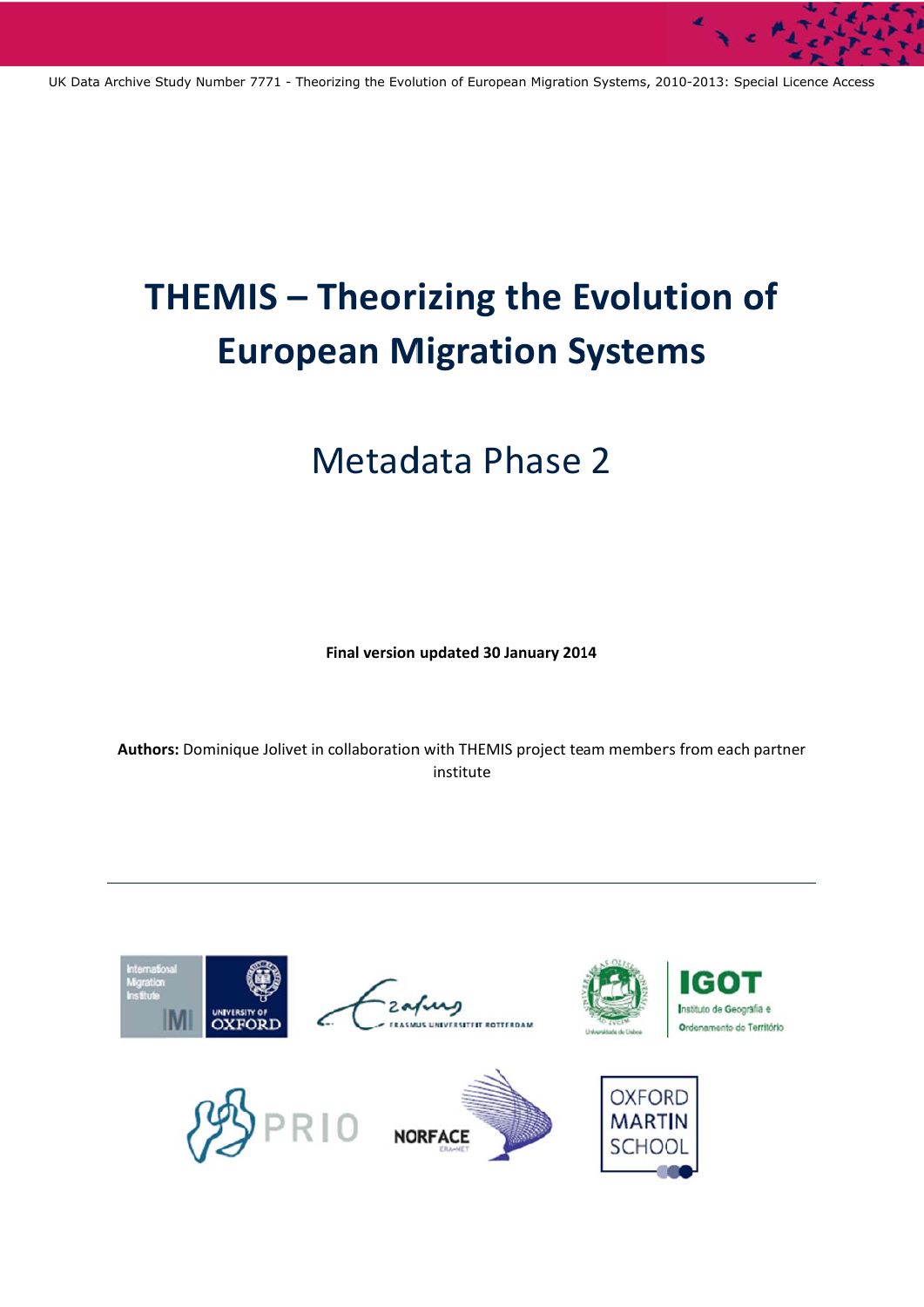# **Table of contents**

| $\mathbf{I}$                     |     |  |  |  |
|----------------------------------|-----|--|--|--|
| 1                                |     |  |  |  |
| $\overline{2}$                   |     |  |  |  |
| 3                                |     |  |  |  |
| 4                                |     |  |  |  |
| $\mathbf{II}$                    |     |  |  |  |
| $\mathbf{1}$                     |     |  |  |  |
|                                  | 1.1 |  |  |  |
|                                  | 1.2 |  |  |  |
|                                  | 1.3 |  |  |  |
|                                  | 1.4 |  |  |  |
| $\overline{2}$                   |     |  |  |  |
|                                  | 2.1 |  |  |  |
|                                  | 2.2 |  |  |  |
|                                  | 2.3 |  |  |  |
|                                  | 2.4 |  |  |  |
|                                  | 2.5 |  |  |  |
| 3                                |     |  |  |  |
|                                  |     |  |  |  |
|                                  | 3.1 |  |  |  |
|                                  | 3.2 |  |  |  |
|                                  | 3.3 |  |  |  |
|                                  | 3.4 |  |  |  |
| 4                                |     |  |  |  |
| $\mathop{\mathrm{III}}\nolimits$ |     |  |  |  |
| 1                                |     |  |  |  |
| $\overline{2}$                   |     |  |  |  |
|                                  | 2.1 |  |  |  |
|                                  | 2.2 |  |  |  |
| 3                                |     |  |  |  |
|                                  | 3.1 |  |  |  |
|                                  | 3.2 |  |  |  |
| 4                                |     |  |  |  |
| ${\sf IV}$                       |     |  |  |  |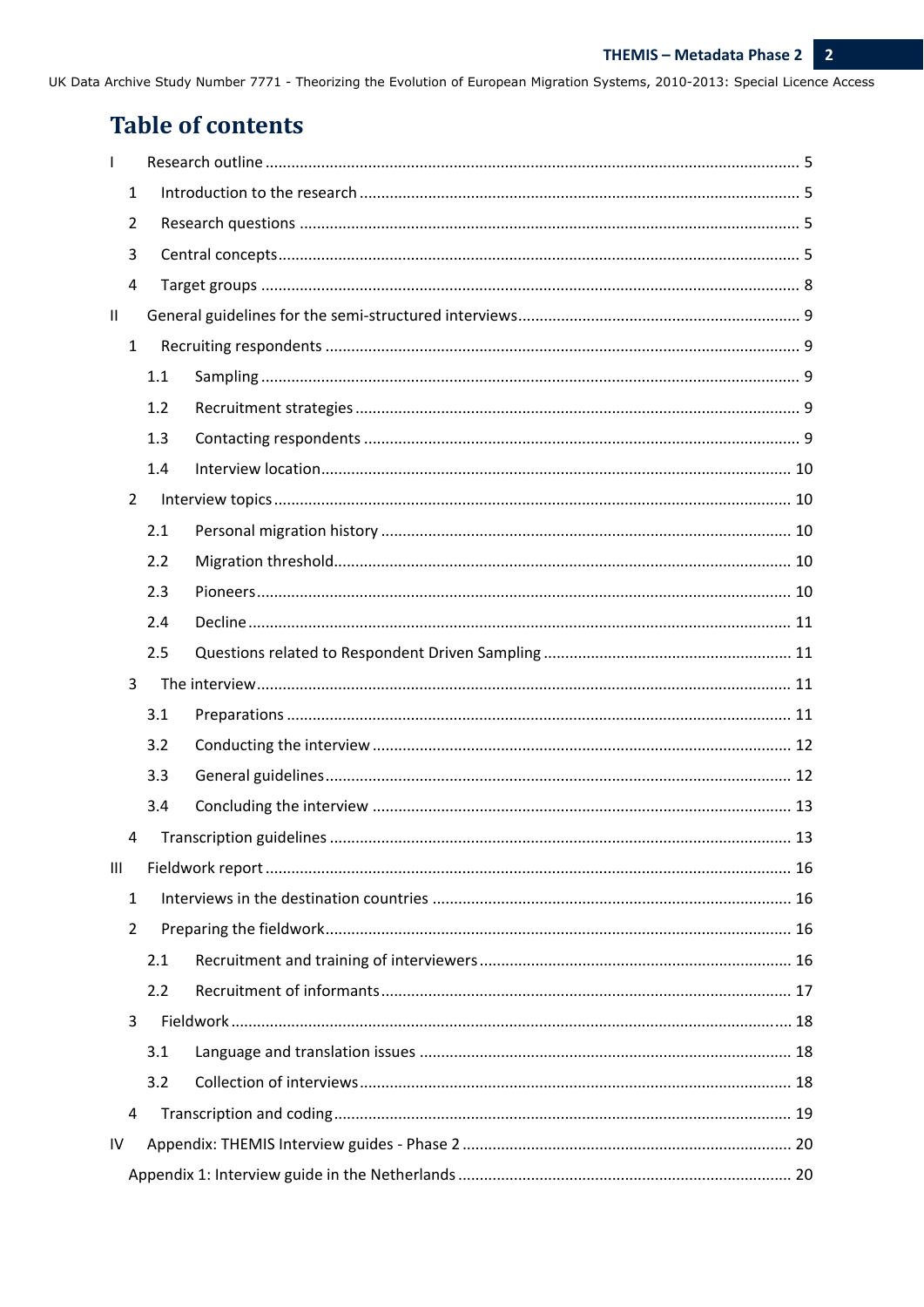| 1.1 |    |
|-----|----|
| 1.2 |    |
| 1.3 |    |
| 1.4 |    |
| 1.5 |    |
| 1.6 |    |
|     |    |
| 1.1 |    |
| 1.2 |    |
| 1.3 |    |
| 1.4 |    |
| 1.5 |    |
| 1.6 |    |
| 1.7 |    |
|     |    |
| 1.1 |    |
| 1.2 |    |
| 1.3 |    |
| 1.4 |    |
| 1.5 |    |
| 1.6 |    |
|     |    |
| 1.1 |    |
| 1.2 | 29 |
| 1.3 |    |
| 1.4 |    |
| 1.5 |    |
| 1.6 |    |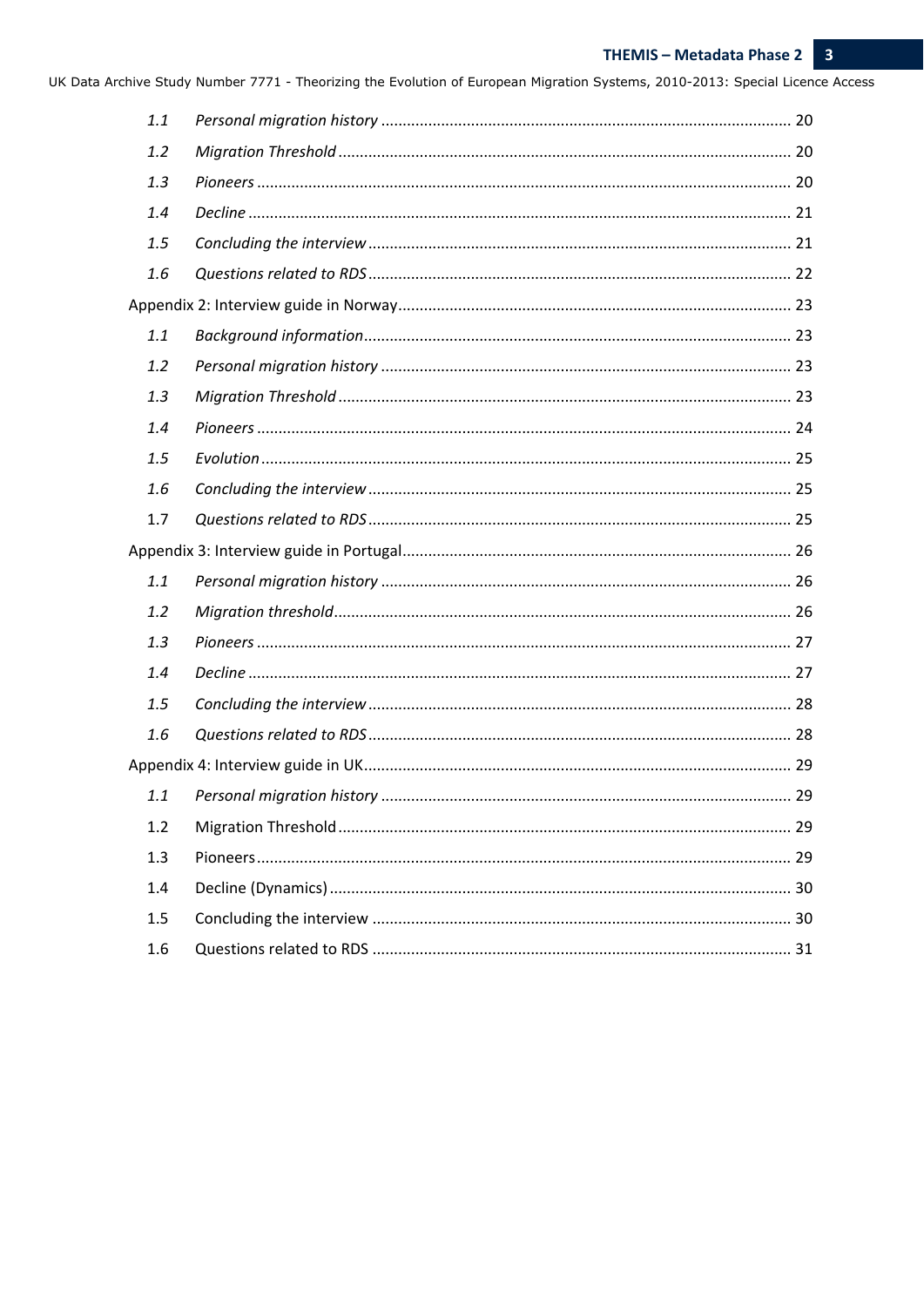# Note on availability of data collected during Phase 2:

Data collected during Phase 2 can be made available upon request. Any researcher or institution interested in any transcription of the qualitative interviews collected during Phase 2 is kindly asked to submit a request to the Co‐Applicant of the relevant countries (cf. Table below). Please provide a title, abstract, and plan for analysis (not longer than one page). The request detail mention the aims, research questions and methods of analysis.

| <b>Qualitative dataset in</b><br>(country) | <b>Co-Applicant</b>         | <b>Email address</b>         | Phone no.     |
|--------------------------------------------|-----------------------------|------------------------------|---------------|
| <b>United Kingdom</b>                      | Dr. Oliver Bakewell         | oliver.bakewell@qeh.ox.ac.uk | +441865271902 |
| <b>Netherlands</b>                         | Prof. Godfried Engbersen    | engbersen@fsw.eur.nl         | +31104082084  |
| Portugal                                   | Prof. Maria Lucinda Fonseca | fonseca-maria@campus.ul.pt   | +351919205546 |
| <b>Norway</b>                              | Dr. Cindy Horst             | cindy@prio.no                | +4722547749   |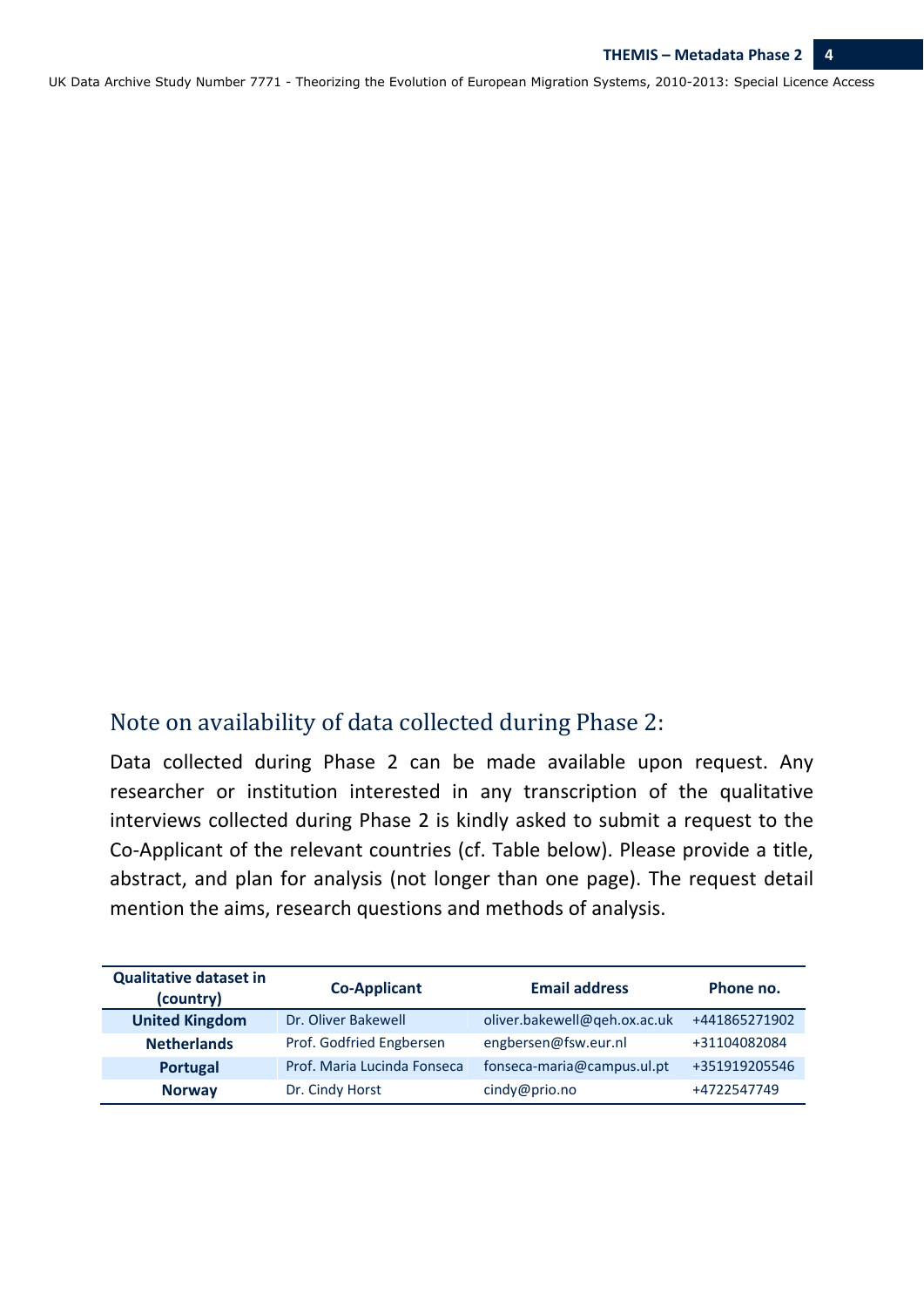# **I Research outline**

# **1 Introduction to the research**

To fill the theoretical and empirical gaps in scientific knowledge on migration, the THEMIS project explores the conditions under which initial moves by pioneer migrants to Europe result in the formation of migration systems, when this does not happen, or migration systems are in decline. This is achieved through a substantially improved theorization of migration system dynamics by integrating theories on the initiation and continuation of migration; and a comparative, multi-sited, and longitudinal study of the evolution of heterogeneous migrant groups following different settlement trajectories from three origin countries (Brazil, Morocco and Ukraine) to eight European cities in the UK, Norway, the Netherlands and Portugal.

The THEMIS project began in January 2010 and is funded through to 2013 by the NORFACE Migration Research Programme. There are four project partners: the Department of Sociology of the Erasmus University Rotterdam (EUR), the Netherlands; the International Migration Institute (IMI) at the University of Oxford, UK; the International Peace Research Institute Oslo (PRIO), Norway; and the Institute of Geography and Spatial Planning, University of Lisbon (IGOT‐UL), Portugal.

# **2 Research questions**

The three main research questions of THEMIS are:

1. Under what conditions does initial (pioneer) migration establish precedents for the establishment of migration systems?

*In other words, when does migration of pioneers lead to a system that generates more migration?* 

2. Which factors explain why many initial migration movements might be followed by limited chain migration of immediate family and friends but do *not* start processes of expanding network migration leading to network formation and the establishment of migration systems?

*In some cases pioneer migration might lead to some migration of family members and close* acquaintances but not to migration of others. We cannot speak of a migration system in such a case. *What factors determine the start of a migration system?* 

3. Under what conditions do migrant networks and migration systems weaken or decline, or does 'spontaneous' (pioneer) migration to *new* destinations occur?

*Migration systems can start, grow and stabilise, but they can also decline. How does such a decline come about? Does this have to do with the fact that people migrate elsewhere (new pioneers have migrated to new destinations and this had led to a system).* 

These questions are concerned with the conditions under which initial moves of pioneer migrants to Europe result in rapidly expanding network migration and the formation of migration systems, and the conditions under which this does not happen.

# **3 Central concepts**

#### **Migration system and migration system dynamics**

By framing our research questions around the concept of migration systems, we take existing migration systems theory – with all its shortcomings – as our starting point. A fundamental aim of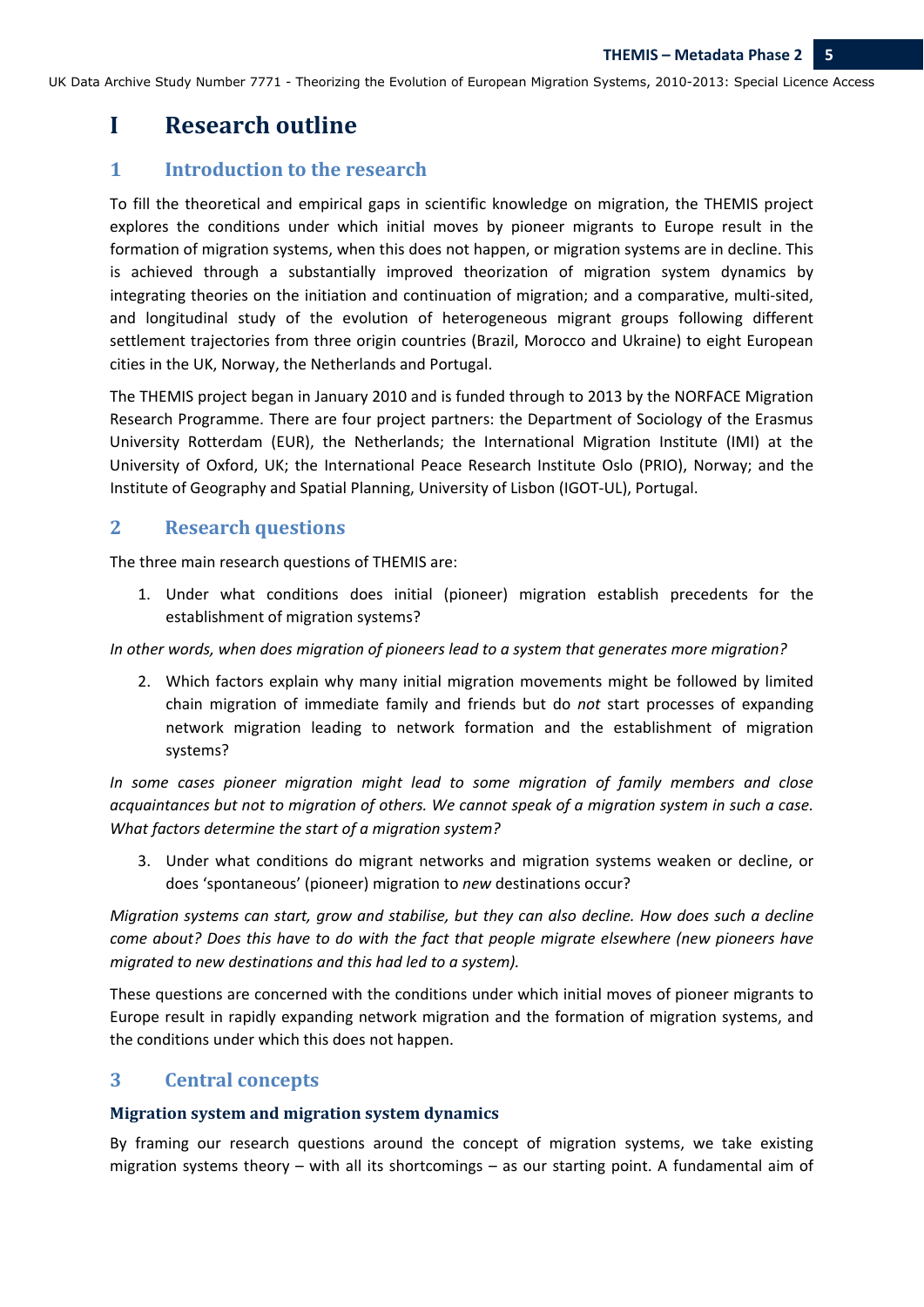THEMIS is to refine and reshape migration systems theory, which has hardly moved forward since Mabogunje's work in the 1970s. Mabogunje saw migration systems (1970) as a 'set of places linked by flows and counter flows of people, goods, services, and information, which tend to facilitate further exchange, including migration, between the places'. This definition remains quite open and general. It focuses on the ways in which systems run (either expanding or declining, or simply self‐ sustaining) and makes no claim to explain the genesis and decline of migration systems. Mabogunje's approach assumes that the system is already in place: it cannot explain why a system comes into being in the first place.

It is precisely such an existential question that THEMIS aims to address: under what conditions does the initial movement of pioneers result in an establishment of a migration system? Unfortunately, since Mabogunje, no systematic attempts have been made to further advance and refine migration systems theory drawing on later advances in general social theory. Migration systems theory remains unable to explain the **heterogeneity** of migration system formation (the existence of different trajectories), **change** (growth, decline, stagnation) within existing migration systems, or **the role of agency<sup>1</sup> (vis‐à‐vis structure)** in explaining such change. It is the ambition of THEMIS to address these gaps.

Migration systems are not steady phenomena, but flexible. Different migration flows develop, then change, and destinations and places of origin also change. In short, dynamics are at work within migration systems. We conceptualise migration system dynamics as *the ways in which the migration* system changes in relation to: i) external (to the system) factors, which in turn re-shape the initial *conditions under which migration takes place, ii) feedback mechanisms (within the system), and iii) the exercise of the agency of social actors within the system.*

These dynamics occur in different ways. Firstly, changes occur in relation to factors outside the system. One could think of climate change or a natural disaster that pushes people to move, but also an improvement in living conditions in the origin country. Secondly, feedback mechanisms encompass feedback that is given through the system, it can be both negative and positive. One can think of stories that encourage people to move to a certain place as apparently life is better there, or migrants may also communicate to non-migrants their discontent with their situation. Lastly, the agency of social actors refers to the capacity of people to act independently and to make their own free choices (within the system).

#### **Pioneers**

THEMIS address pioneer migrants in establishing precedents for further migration to follow (and the possible establishment of a migration system), and the conditions under which it would not happen. The question here is the role of the pioneer migrants in influencing who from the origin community, and to what extent, might follow their footsteps, and who would not?

Pioneers are not necessarily the first migrants who arrive in a certain country. Migration from A to B can be divided in different waves, for instance, Moroccan migration to the Netherland could be distinguished between labour migrants and family (reunification or formation) migrants. Pioneer labour migrants are interesting, but we also focus on the first female migrants who arrived after 1974 for family reunification. The term pioneer should not be understood too strictly.

 $1$  Agency refers to the capacity of individuals to act independently and to make their own free choices. Structure, by contrast, refers to the recurrent patterned arrangements which seem to influence or limit the choices and opportunities that individuals possess.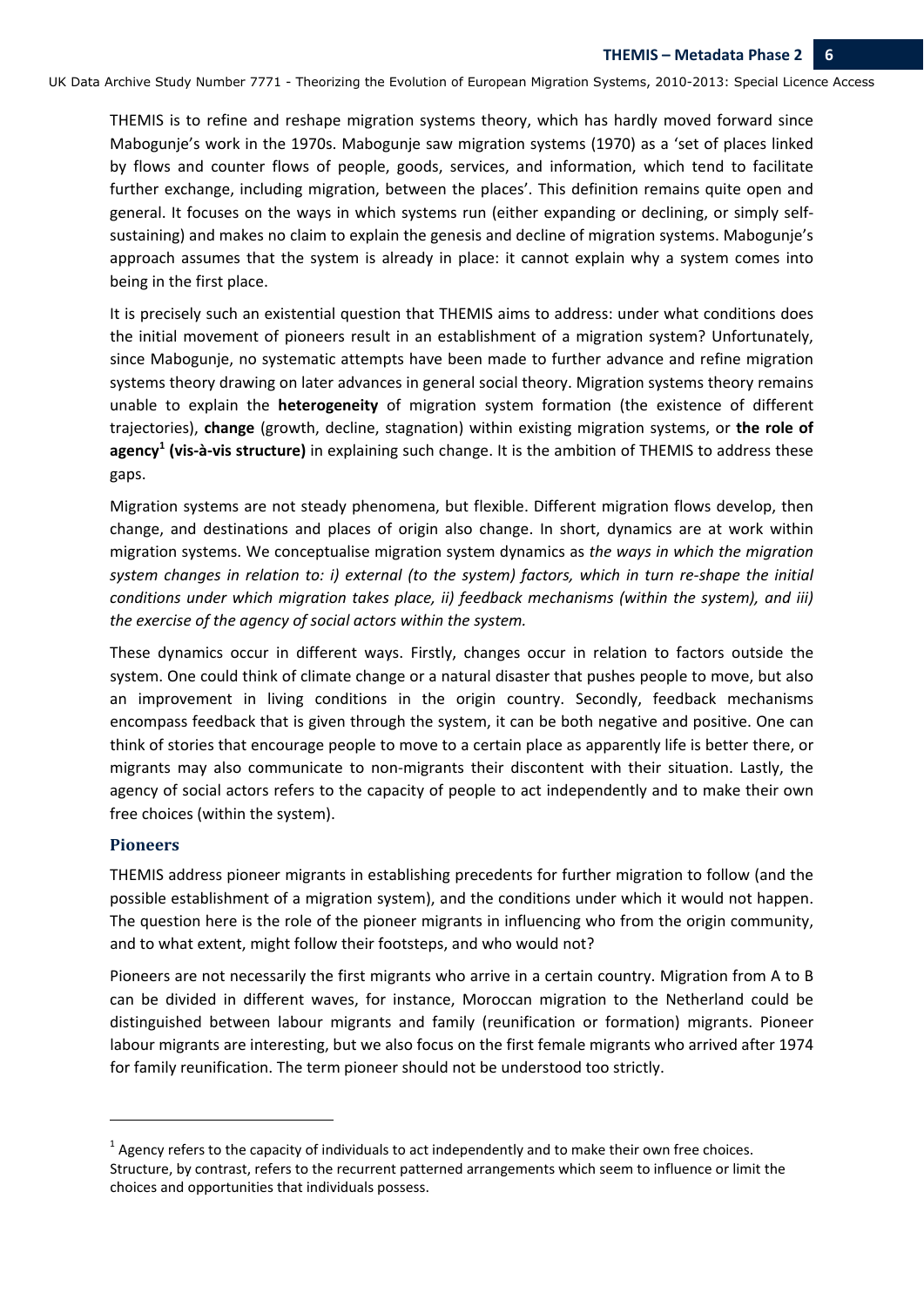#### **Migration threshold**

A migration threshold is a hypothesised critical level beyond which migration becomes partly self‐ sustaining – in other words, it gains its own momentum. Today, this concept is rather unexplored. It is based on the idea that a 'critical mass' of migrants is needed to generate certain effects that create more migration. For example, the creation of associations, religious institutions, or special businesses that make the country in question a more attractive destination for migrants from a certain country. It is unclear whether such a threshold level really exists and it is one of the central aims of THEMIS to further theorise and investigate this matter.

#### **Migration systems decline**

The focus on migration dynamics in contemporary migration literature evolved around the assumption that once started, migrations would continue and self‐perpetuate. New conditions arising in the course of migration would in turn make additional migration more likely. This implies theoretically limitless new flows, further growth and expansion ad infinitum. Clearly, this circular logic is a naïve assumption.

Studies of network migration usually ignore counterfactual cases in which initial moves by pioneer migrants do not set in motion self‐reinforcing migration dynamics. A second weakness of these theories is their largely circular nature, according to which migration goes on forever*.* Little account is taken of factors that may weaken migration systems over time.

THEMIS pays special attention to the possible decline of migration systems or waves. People might stop offering help to new migrants, negative rumours could spread within the system discouraging people to move or the changing conditions on the labour market could influence a possible decline.

#### **Factors**

| Macro-level                                  | <b>Meso-level (partly affected by</b><br>migration processes) | <b>Micro-level</b>                |
|----------------------------------------------|---------------------------------------------------------------|-----------------------------------|
| Socio-economic indicators e.g.               | Socio-economic indicators e.g.                                | Personal characteristics e.g.     |
| Income levels per head                       | Remittances                                                   | Household structure               |
| Income stability                             | Community income inequality                                   | Civil status                      |
| <b>Employment levels</b>                     | Socio-ethnic hierarchies                                      | Gender                            |
| Labour market structure                      | Labour market segmentation                                    | Age                               |
| Literacy / School enrolment                  | Economic growth                                               |                                   |
| Access to health care / health               | Migration culture (migration-                                 | Micro-level socio-economic, e.g., |
| status of family members                     | proneness)                                                    | Household income                  |
| Access to social rights (social<br>security) |                                                               | Ownership of land and other       |
|                                              | Political indicators, e.g.                                    | productive assets                 |
|                                              | Local implementation of migration                             | Ownership of residential property |
| Political indicators e.g.                    | policies                                                      | <b>Education and skills</b>       |
| Political freedoms and rights                |                                                               | <b>Employment status</b>          |
| (voting, citizenship)                        | Mobility indicators, e.g.                                     |                                   |
| Migration policies                           | Labour recruitment                                            | Socio-cultural                    |

We also focus on macro-, meso- and micro-level indicators of structural conditions facing migrants. Examples of these are visualised in the following table.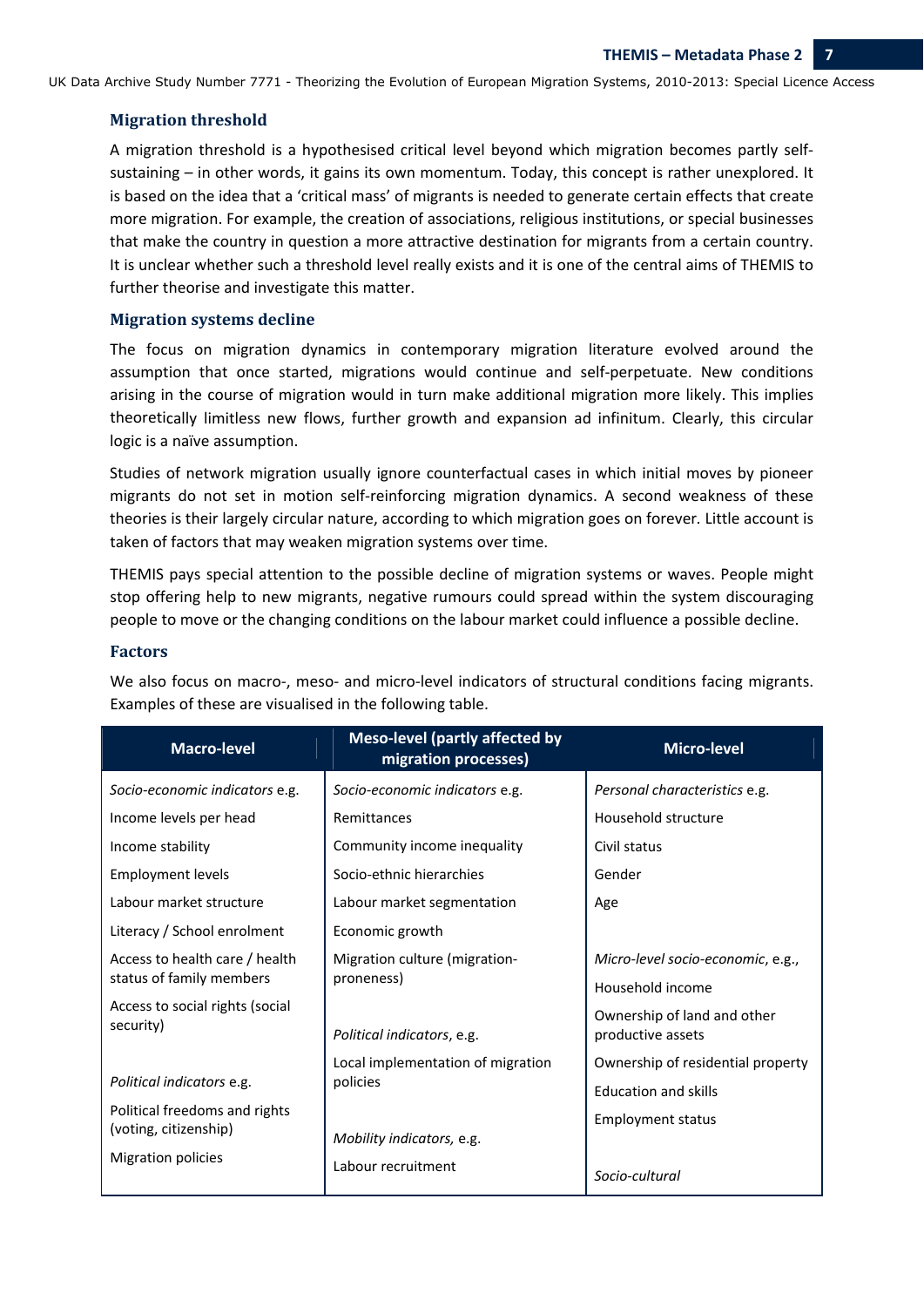| <b>Macro-level</b>             | <b>Meso-level (partly affected by</b><br>migration processes) | <b>Micro-level</b>              |
|--------------------------------|---------------------------------------------------------------|---------------------------------|
| Access to human rights         | Access to migrant networks                                    | Social status                   |
| Economic rights (property      | 'Migration industry': Travel agents,                          | Ethnicity, religion             |
| rights, shareholding)          | smugglers, document forgers,<br>traffickers, etc.             | Social networks                 |
| Conflict                       | Access to migration-relevant<br>information                   | Access to information           |
| Demographic indicators e.g.    | Labour demand in 'ethnic' niches                              | <b>Mobility indicators</b>      |
| Dependency ratios              |                                                               | Spatial distribution of family  |
| Life expectancy                | Environmental indicators e.g.                                 | members                         |
| Fertility                      | Agro-ecological risks (droughts, floods,                      | Personal migration history      |
| Gender ratio                   | etc)                                                          | <b>Transnational activities</b> |
|                                | Land degradation                                              |                                 |
| Environmental indicators, e.g. |                                                               |                                 |
| Climate                        |                                                               |                                 |

**Figure 1. Macro, meso and micro level indicators of structural conditions facing migrants** 

# **4 Target groups**

The semi-structured interviews in the European research areas targeted people aged 18 or more born in Brazil, Morocco and Ukraine or with at least one of their parents born there, and living in the areas under study. In the areas of origin, the semi‐structured interviews were conducted with return migrants and migrant's family members (up to the third degree of kinship), with links to the Netherlands, Norway, Portugal or UK, and mainly born in their country of residence. The research team aimed for diverse target groups in terms of gender, age, social class, motive of migration, and duration of stay in the case of migrants in Europe.

Quantitative data in the European cities was collected among migrants aged 18 or more born in Brazil, Morocco and Ukraine or with at least one of their parents born there, and living in the areas under study. The surveys in the research areas in Brazil, Morocco and Ukraine were collected among people aged 18 or more and living in the surveyed households.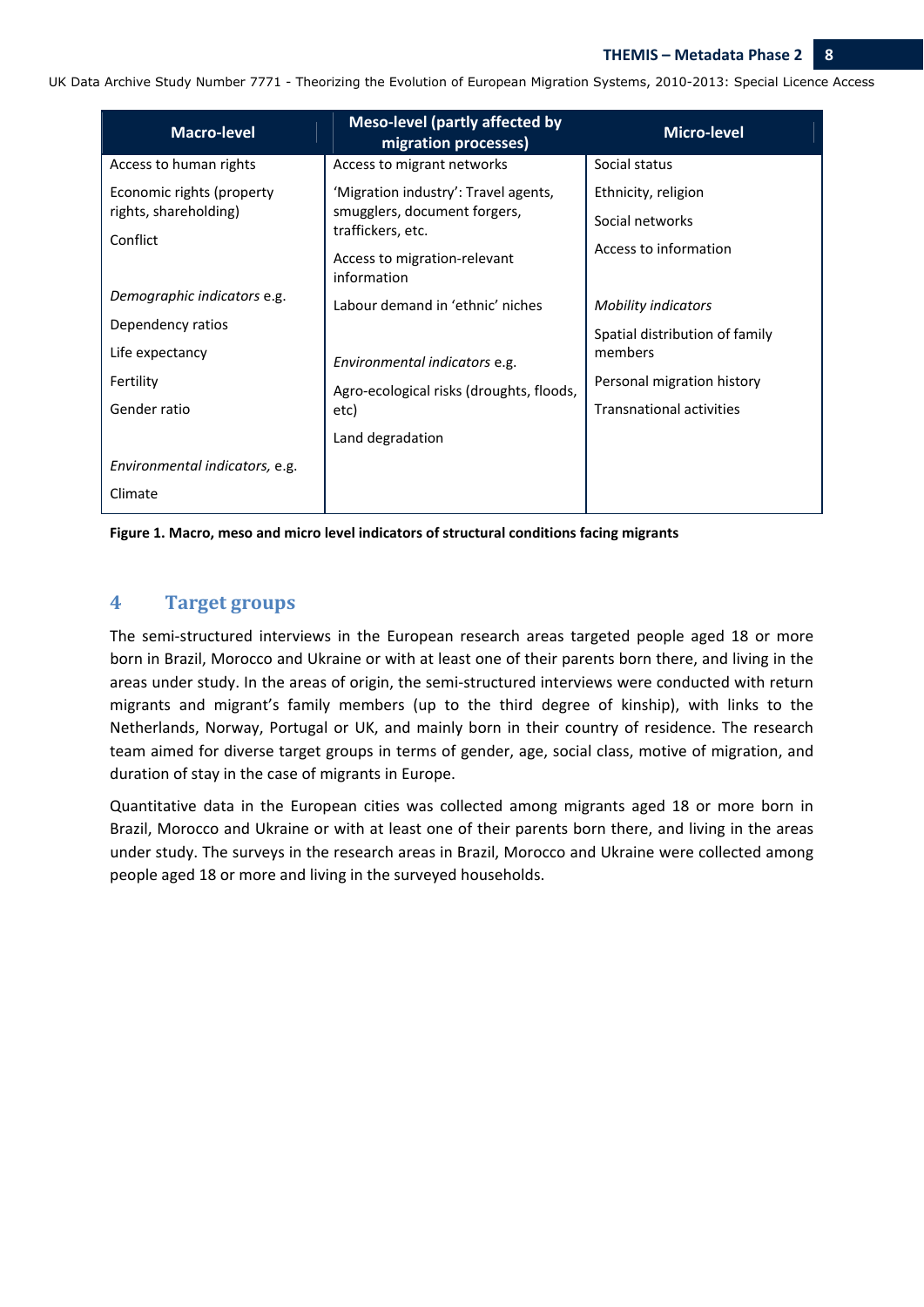# II General guidelines for the semi-structured interviews

# **1 Recruiting respondents**

# 1.1 **Sampling**

The semi-structured interviews are conducted with respondents meeting the criteria of our target population:

- Born in Brazil, Morocco, or Ukraine
- Has one parent born in the Netherlands
- Resides in the research area

We select our respondents strategically: aiming for a diverse group of respondents from each origin country in terms of gender, age, social class, motive of migration, duration of stay in the research area, region of destination and citizenship status.

# **1.2 Recruitment strategies**

Recruitment of respondents is carried out in collaboration with the fieldwork co-ordinators. We conduct non‐random sampling through the **snowball method**. Initial respondents are chosen strategically to reach a diverse group of migrants by asking whether they know other potential respondents to approach.

Initial respondents are recruited through **(migrant) organisations**, **churches/mosques**, **shops/companies** and our **personal networks**. It is important to ensure that the recruited respondents have diverse backgrounds – for instance if a respondent refers you to his brother that lives next door and migrated with him as another respondent, ask for other suggestions – to assemble a variety of migration histories.

## **1.3 Contacting respondents**

**The fieldwork coordinators should also be consulted** when a possible respondent is contacted. They can check whether the respondent meets the criteria of the target population and monitor if they are a suitable addition in order to sustain sufficient variety in the sample.

As the 'face' or representative of the [research institute] conducting interviews with the (potential) respondent, it is important to **behave in a friendly and professional manner at all times**.

A short **introduction to the research** is given to every respondent, explaining:

- You are an interviewer associated with the [research institute]
- The aims and purposes of our research
- How you made contact with this respondent (did you meet this respondent earlier / were you referred by acquaintances?)
- The target population (clarify whether the respondent belongs to this population)
- That you wish to discuss the respondent's migration history (elaborating the interview topics if necessary)
- That the respondent's personal views and experiences are important to you
- Possible times and places for the interview to take place
- Any anonymity and confidentiality matters
- That a project booklet can be provided with more information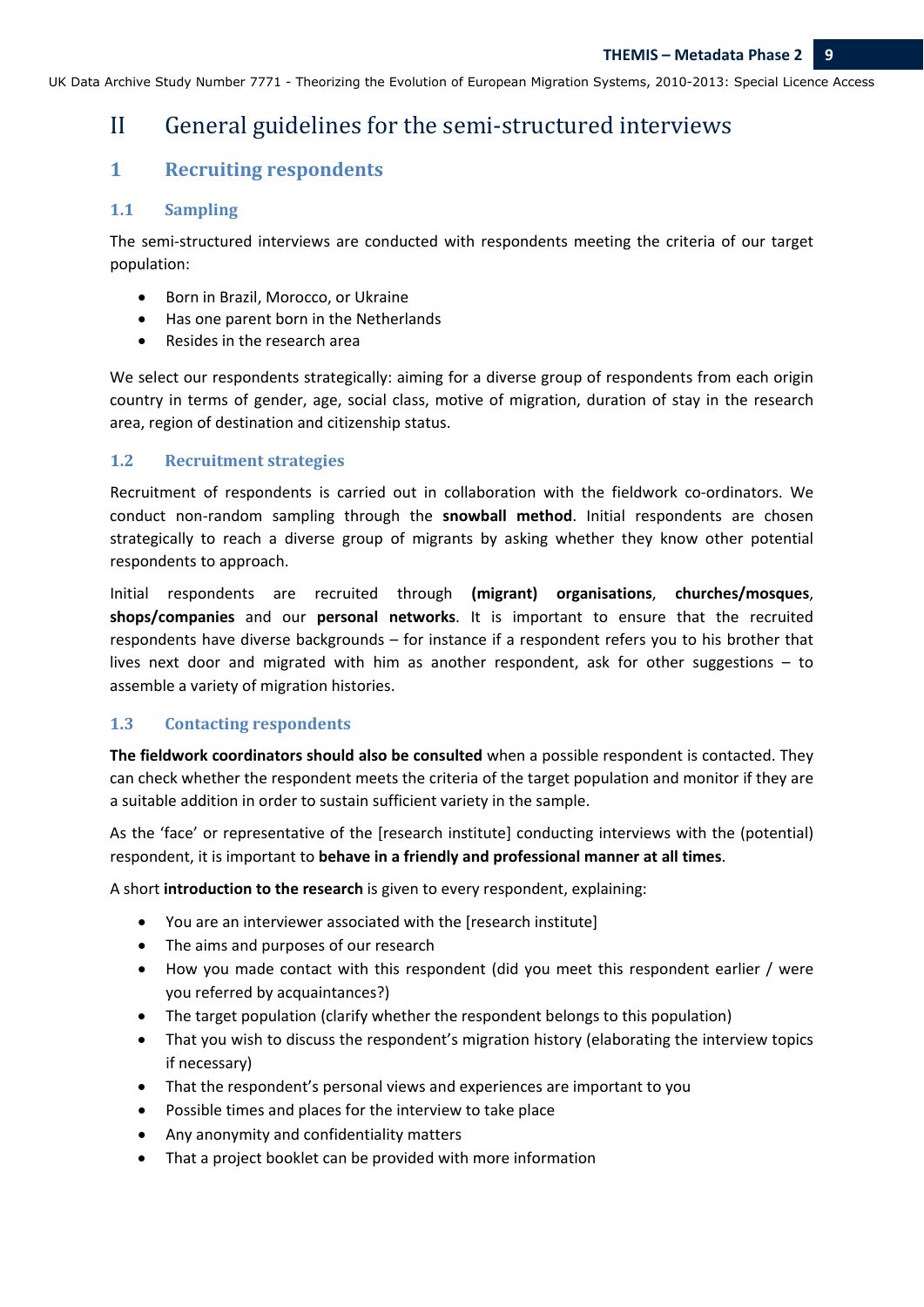Some respondents will agree to participate directly. Other respondents may have some doubts, in which case they can be referred to the research website and be contacted again once they have had time to consider further. Some respondents may refuse to participate: ask for their reasons not to participate.

- If it is because they are **busy**, assure them that you can work around their schedules.
- If they are **not interested in the subject** of the research or state that they **lack knowledge on the subject**, assure them that the opinions of migrants less committed to the subject are valued. The questions are not likely to be hard to answer, and only involve the respondent's personal migration history.
- If they fear that the interview will be **too personal**, assure them that the information that they provide is strictly confidential and will be handled anonymously.
- If respondents still refuse to participate, you need to **respect their choice**. Their final reasons not to participate are still useful to the project, and should be shared with the fieldwork coordinators.

#### **1.4 Interview location**

If a respondent agrees to participate, pick a **convenient date**, **time** and **place** for the interview. Some respondents may wish to do the interview right away, while others will prefer to make an appointment. It is best to conduct the interview in a **quiet place**, for example the respondent's home, the respondent's work place, in a quiet café or at the [research institute].

Before meeting a respondent, always inform the fieldwork co-ordinators where and who is being **interviewed**. In general, the interview location should be carefully chosen, and it is unadvisable to go to homes of respondents not fully trusted or at night time.

# **2 Interview topics**

## **2.1 Personal migration history**

Begin the interview by asking about the personal migration history of the respondent. This provides a general picture of the respondent and their family in relation to migration. Be sure to capture all moves, and even if recording the interview, take notes to inform subsequent questions.

#### **2.2 Migration threshold**

The next questions relate to the concepts explained in the research outline (see page 5, central concepts), to understand if there is a point beyond which migration becomes partly self-sustaining. Questions concern the length of the respondent's stay, regions where they have lived and why, their activity within organisations, their legal status, and providing or declining help. It is important to let the respondent do the talking, as they may raise other significant factors.

#### **2.3 Pioneers**

Questions then focus on the pioneer migrants in [the country of destination]. These might be the very first migrants who arrived, but pay careful attention to how pioneer is defined: for THEMIS it also encompasses pioneers of a migration wave. THEMIS are not only interested in the pioneer labour migrants but also pioneer (female) family migrants. If the respondent is not a pioneer, ask them if they know about any pioneers.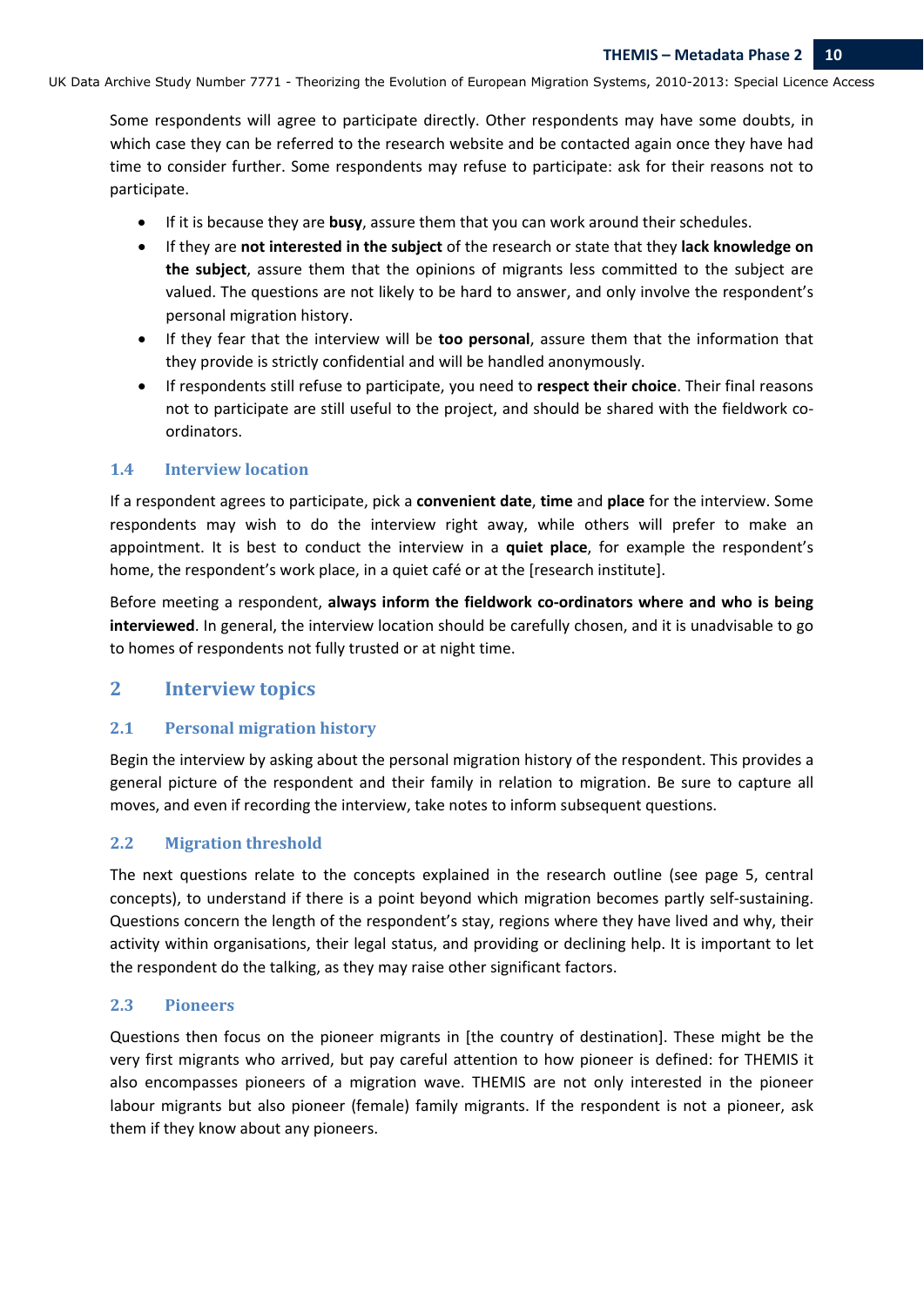### **2.4 Decline**

The next questions are aimed to understand views about the changes in how people have been coming to [the destination country] from the respondent's origin country. Begin by asking about the personal experience of the respondent, and then about what they observe amongst fellow migrants. Migration flows (logically) have a starting and an ending point, here THEMIS are interested in the phase where a decline possibly comes about.

#### **2.5 Questions related to Respondent Driven Sampling**

Phase 4 of THEMIS uses Respondent Driven Sampling (RDS) to recruit respondents. This method is not only about respondents recruiting respondents. When trying to study a complicated population consisting of different groups, often not members of these groups are registered, making it impossible to draw a random sample from a population register. THEMIS is interested in comparing data sets per country and per migrant group, so representativeness is important. Put simply, by assuring representativeness comparisons are possible, otherwise differences within data sets can be blamed on the ways in which respondents are recruited.

RDS, a new method originally designed for studying 'hidden populations' such as drug users and AIDS patients, ensures representativeness. Respondents will, without any pressure from the interviewer but with a monetary incentive, recruit new respondents. People are more likely to participate beyond the monetary incentive, as the respect of the recruiter is at stake. If a new respondent is recruited, both receive monetary compensation. By asking each respondent extensively about their network it is possible to estimate the likelihood of recruiting such respondents. A certain number of waves are needed to obtain a representative sample.<sup>2</sup> THEMIS uses a certain number of seeds (first respondents), and 'stretches' the recruitment phase until at least six waves are attained.

Questions under the heading RDS are asked to determine the network size of each respondent. **This information is absolutely necessary for RDS to function.** This system is piloted in THEMIS Phase 2 to ensure functionality in Phase 4.

## **3 The interview**

## **3.1 Preparations**

Once an interview is scheduled, it is import to ensure you arrive at the agreed time and place **in time**. If necessary, take an earlier train or bus. If uncertain whether the respondent will remember the appointment, **contact the respondent to remind** them earlier that day.

Bring along:

• the topic list;

- a pen and paper to take notes during the interview;
- a voice recorder with sufficient batteries; and
- the small gift for the respondents.

 $2$  A wave is when one respondent has recruited another respondent. Six waves means that six further respondents beyond the seed or first respondent need to be recruited, one at the time within a network.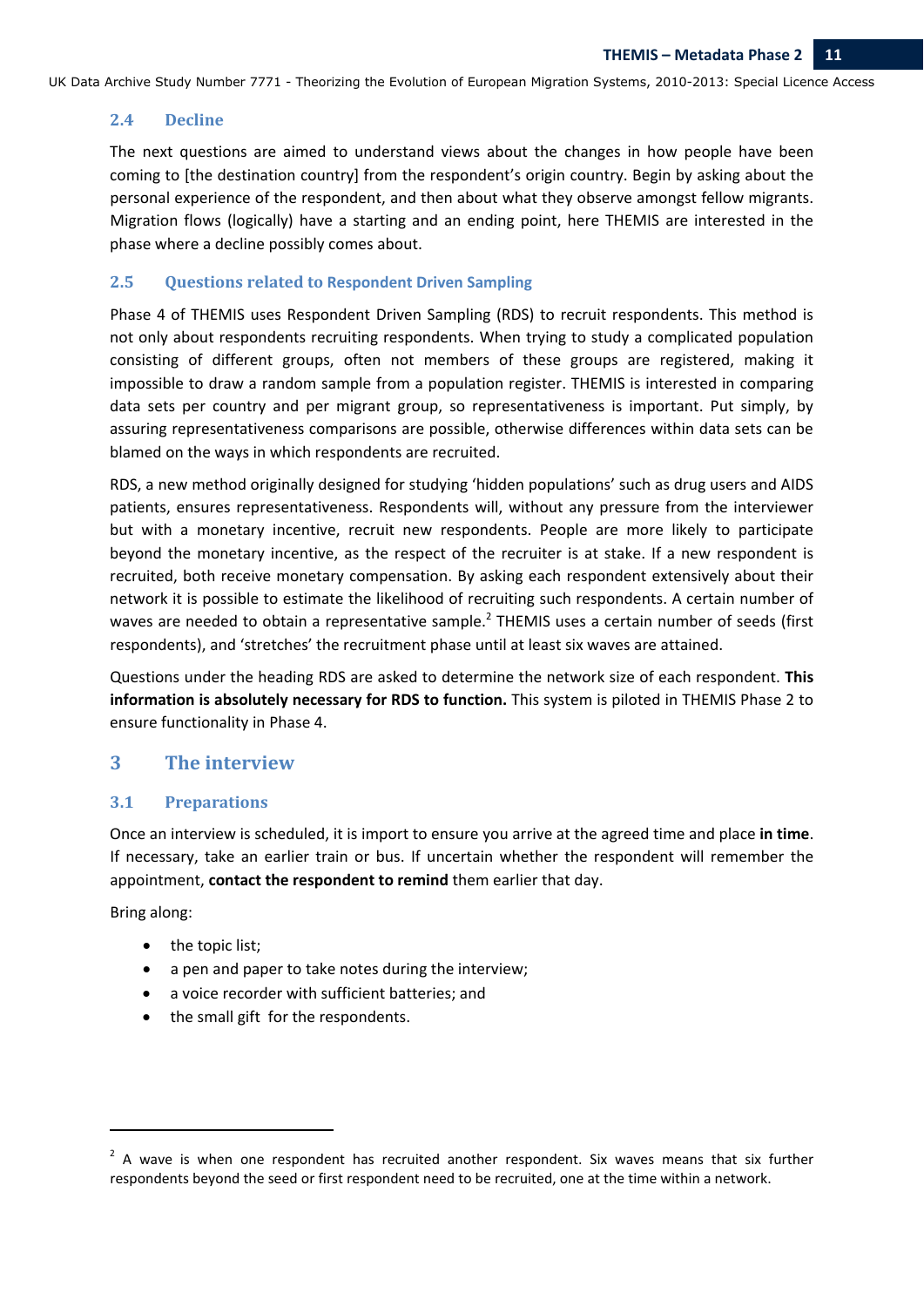### **3.2 Conducting the interview**

Respondents generally have little knowledge about how qualitative interviews are conducted. It is important that the respondent to talk freely about the subjects you are interested in, so try to create a pleasant ambiance in which the respondent feels comfortable talking to you before commencing. This can be done with informal conversation and choosing somewhere private to talk.

If family members or roommates are present and it is not possible to go elsewhere, try to minimise their role in the interview. Ask the respondent for *his or her* opinion.

Always **ask the respondent's consent to record the interview** on your voice recorder. Explain that this is to ensure their answers are captured accurately, and confidentiality is guaranteed. If the respondent refuses, notes must be taken instead.

An easy way to begin the interview is to introduce yourself to the respondent and remind them of your research goals, the projected length of the interview, and the topics to be discussed. It is important to tell the respondent that are being interviewed as an expert or as a representative of a group of people or organisation.

#### **3.3 General guidelines**

- Start the interview with a general, open‐ended question.
- **Ask as few questions as possible**: the respondent should do most of the talking.
- Making reference (anonymously, of course) to statements made in other interviews or to findings based on other data sources can be a good way to encourage respondents to express themselves. It is also useful for validating information already gathered.
- Respect the respondent's pace and **do not be afraid of pauses or silences**. The respondent might be thinking about elaborations on their answer: avoid interrupting.
- Interviewers should **not judge what respondents say**. The interviewer should remain neutral and listen to the respondent's story.
- Keep the interview focused on the topics.
- **Refrain from suggesting answers** and be careful not to ask leading questions.
- Use neutral signs and statements to encourage respondents to elaborate on their answers. For instance, nodding your head or saying: 'I understand' or 'Of course'.
- **Be careful not to ask closed questions** that leave respondents no room to elaborate and that can slow the pace of the interview.
- Do not easily accept yes/no answers or 'I don't know'. Motivate the respondents to answer extensively.
- Be sure to cover all of the pertinent topics included in the interview plan.
- Ask clear and direct questions such as: How? Where? When? Who? What? Why? How much? How many?
- If necessary, formulate questions so that informants answer on behalf of the people they represent.
- **Listen carefully to all answers and ask more questions to obtain additional information**. Make sure those questions are posed neutrally, e.g. 'Could you tell me more about this?'
- Ensure that key informants understand each question.
- Interviewers should **not talk too much**, but let the respondent talk. In some situations, giving an example about your own life might encourage the respondent to talk. You could for example tell about your own experience as a migrant (if this is the case). However, make sure you are not leading the respondent's answers.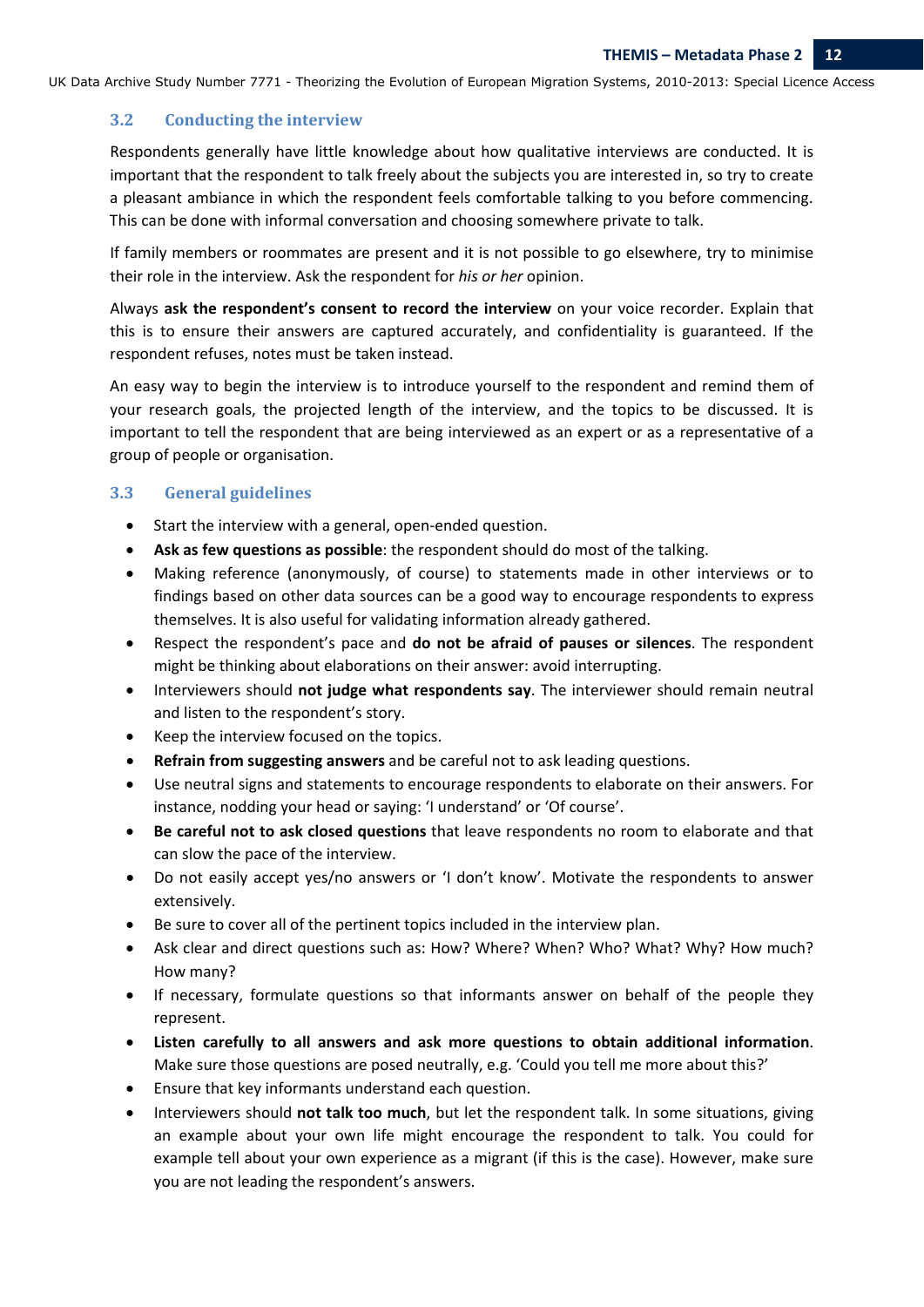#### **3.4 Concluding the interview**

It may be difficult to end a semi‐structured interview as it does not consist of closed questions. When all topics have been discussed and the allocated time is over, ask the respondent if they have anything to add. Ask whether the respondent feels that all topics have been discussed, and if not, have the respondent talk about this subject before ending the interview.

After this, thank the respondent for participating, and explain how the rest of the project will proceed. If they are interested in the results, note the respondent's email address.

Never forget to **ask the respondent if they know any other migrants that could be interviewed** as part of the research. Write down any names and contact information. Preferably, the respondents will tell the acquaintances that they might expect a phone call from the [research institute].

Ask the respondent if we can get back in touch if we have remaining questions afterwards. Write down the respondent's name, email address and phone number.

Shortly after finishing the interview, summarise what the respondent said, and note impressions from the interview and anything that stood out. Describe the conditions in which the interview was conducted (ease of the respondent, environment, people around, other influences) to make transcribing and analysing the interview easier.

Record the answers to the following questions in the transcription:

- Full name of the respondent?
- Phone number of the respondent?
- E‐mail address of the respondent?
- How did you find the interviewee? Write down the code of the respondent who provided this contact.
- Besides yourself and the respondent, were there any other people present during the interview? If so, who? Did they participate in the interview?
- How would you describe the atmosphere during the interview? E.g. easy, still, tense? Elaborate with one or two sentences.
- Do you think the respondent understood: almost all of the questions, most of the questions, or only a small proportion of the questions that he or she has been asked?
- In what language(s) was the interview conducted?
- Did the interview end before finishing the full topic list? If yes, what was the reason for this?
- Do you have any comments or concerns about the interview?

# **4 Transcription guidelines**

Transcribe and translate the interview. It is important to have a standardised form of transcribing to facilitate the usage of the interviews by all research partners.

The title should include the research team, origin country of the respondent and respondent number.

On the first page, write down information about the interview, background information on the respondent, and their answers to the RDS questions. These questions do not need to be transcribed ad verbatim. An example of a transcription page is shown below.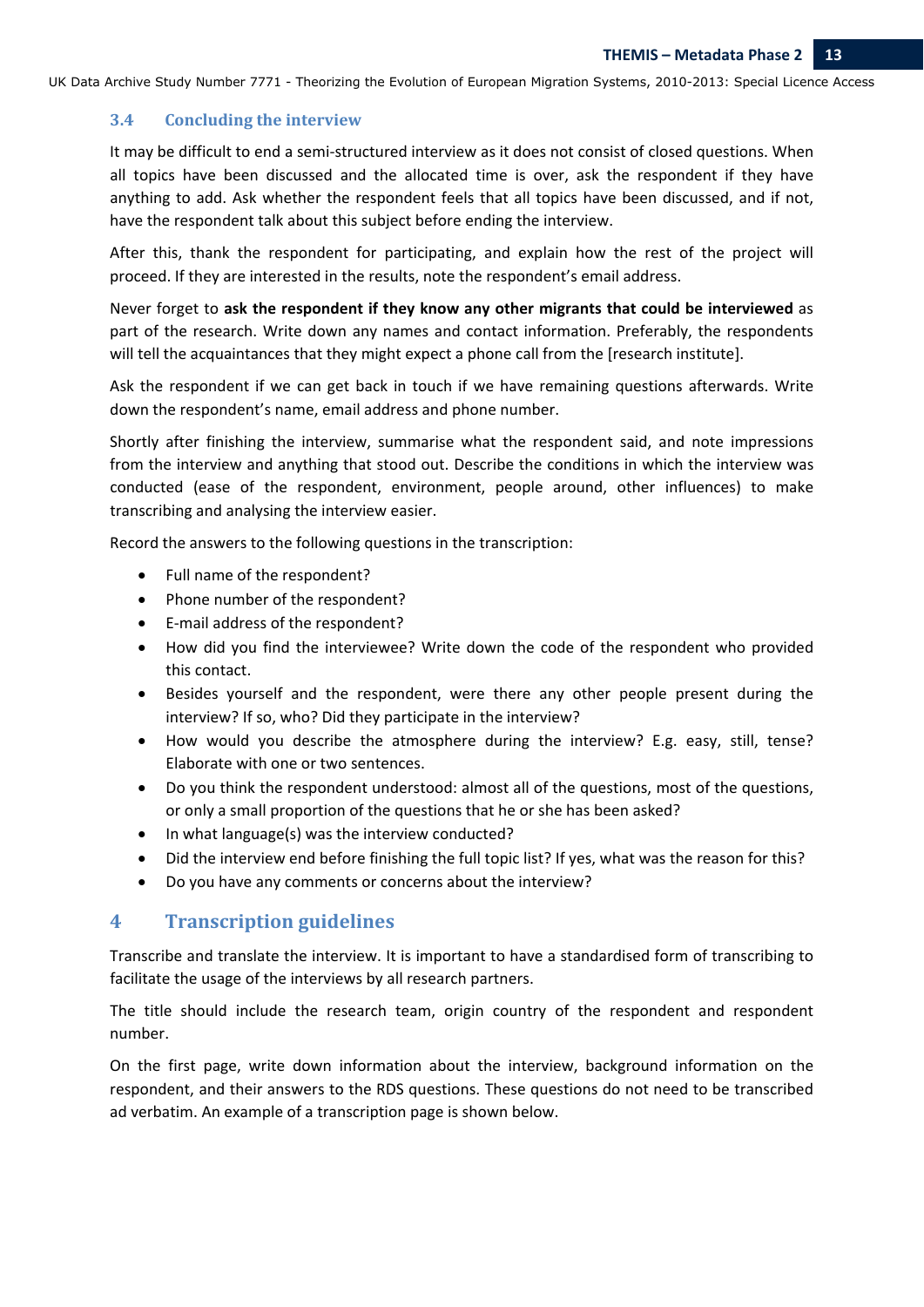# **[Acronym research institute] – [Country of origin] – Interview N° [XX] – Interviewer initials [e.g. RD]**

# **General information**

| Interviewer:             | [Interviewers name]         |
|--------------------------|-----------------------------|
| Description of contact:  | Contacted via XX            |
| Date interview:          | $XXth$ of XX, 2011          |
| Duration and time:       | 00.00-00.00                 |
| Location:                | [Location of the interview] |
| Language(s) of interview | XX.                         |

#### **Background information**

| Gender:                                        | XX                                                           |    |
|------------------------------------------------|--------------------------------------------------------------|----|
| Age:                                           | XX                                                           |    |
| Civil status:                                  | [Married, single, widow etc.]                                |    |
| Job/Profession in NL:                          | XX                                                           |    |
| Job/Profession in                              |                                                              |    |
| [country of origin]:                           | XX                                                           |    |
| Level of education:                            | XX                                                           |    |
| Religion:                                      | XX                                                           |    |
| Place or region of birth:                      | XX                                                           |    |
| Date of arrival in NL:                         | <b>XXXX</b>                                                  |    |
| Ethnicity:                                     | XX                                                           |    |
| Nationality:                                   | [Dutch, Ukrainian, Brazilian, Moroccan etc.]                 |    |
| Legal status:                                  | [Type of residency permit, visa, Dutch passport etc.]        |    |
| Mother tongue:                                 | XX                                                           |    |
| Language spoken at home: XX                    |                                                              |    |
| Consent for recording and                      |                                                              |    |
| using information<br>Yes/No<br>confidentially: |                                                              |    |
|                                                |                                                              |    |
| <b>Questions on RDS</b>                        |                                                              |    |
|                                                | How many members of the target population are known by name: | XX |
|                                                | How many are in your mobile phone contacts or address book:  | XX |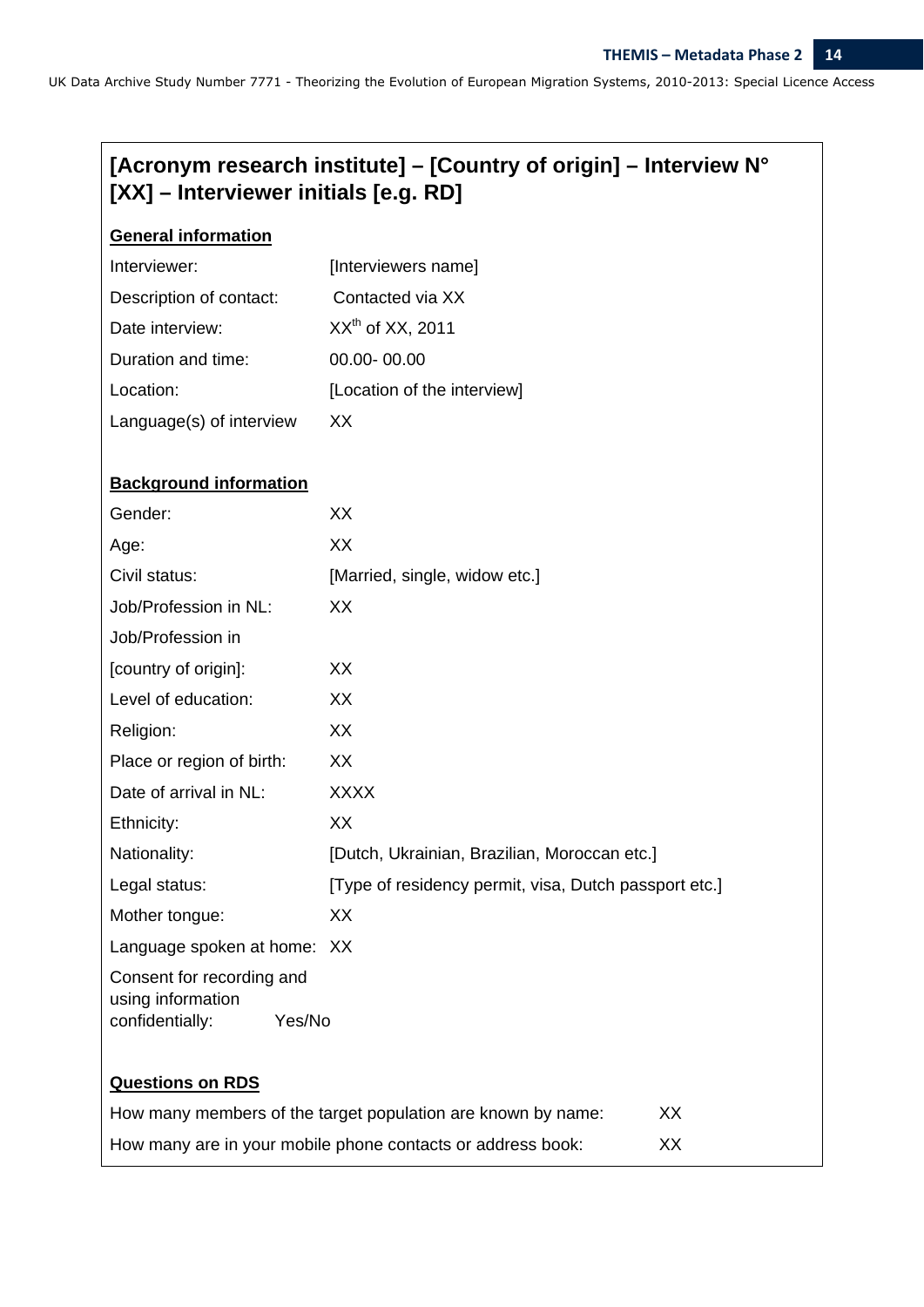| With how many would you chat with in the street if you saw them: |    |
|------------------------------------------------------------------|----|
| How many could you give a coupon:                                | XХ |

On the second page, the actual transcription commences. Transcribe the interview according to the following rules:

- Clearly indicate who is talking each time and changes between the respondent or the interviewer. The person's initials can be noted underlined followed by a tab.
- Indicate the time as indicated on the voice recorder every 10 lines or when a new part of the interview starts. Times should be mentioned in an exact way e.g. 00.15.42.
- Indicate the questions asked in **bold**.
- Use Arial font, size 11, justified text alignment and single line spacing.
- Parts of the interview can be left off the transcription if an extended response in not relevant to the research. The skipped section should be briefly summarised in *italics* within brackets, and the start and ending time of the skipped part.

The transcription should look like the example below.

#### 00.03.18

# AM: **When did you move to the Netherlands?**

LK: Well, I moved to the Netherlands in 1986 [etc.]

# 00.20.50

# AM: **What kind of work did you do in Ukraine?**

LK: Well, I worked in a factory for clothing. It was very heavy and difficult. We needed to wake up very early and go to the factory. I did not have any transportation and it was a long walk to get there. This one time I got lost and

[*00.05.10 The respondent used to work in a factory under harsh conditions, she elaborated 00.07.50*]

# AM: **How did you become a nurse in the Netherlands?**

LK: The first years I worked as a cleaning lady in several households in Amsterdam. This job was oke for then but after a few years I wanted to do something else. A friend of mine was studying to become a nurse and often told me stories about her internships. Then I thought: I would like to become a nurse too. [etc.]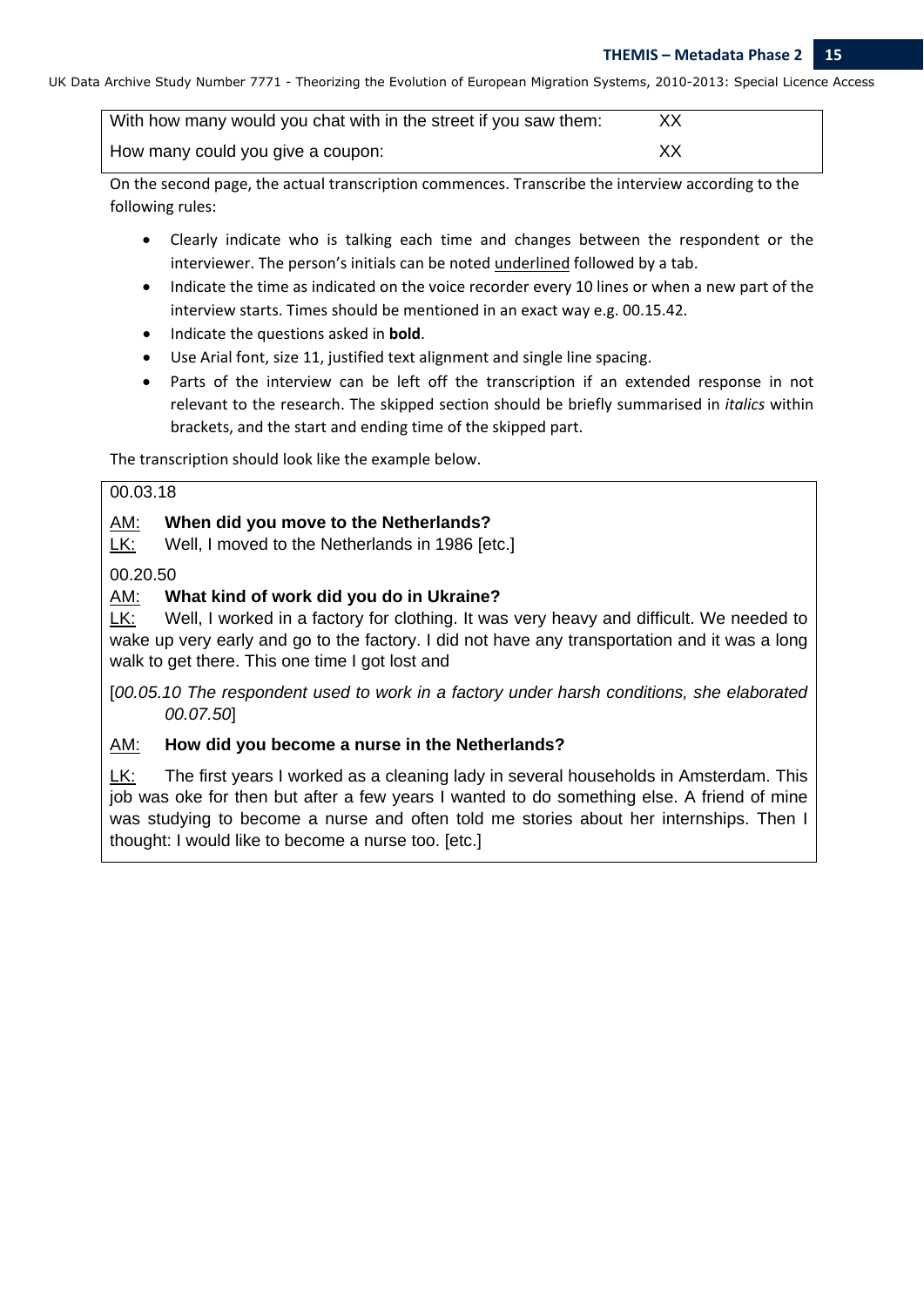# **III Fieldwork report**

# **1 Interviews in the destination countries**

THEMIS conducted a total of 362 semi‐structured interviews in Phase 2 from December 2010 to July 2011. The number of interviews per group in each country varied between 25 and 34, and the number of interviews with Moroccans was slightly lower than the other two groups (cf. Table 1).

|                    | <b>Brazilians</b> | <b>Moroccans</b> | <b>Ukrainians</b> | <b>Total</b> |
|--------------------|-------------------|------------------|-------------------|--------------|
| <b>Netherlands</b> | 29                | 30               | 32                | 91           |
| <b>Norway</b>      | 30                | 29               | 31                | 90           |
| Portugal           | 31                | 25               | 31                | 87           |
| <b>UK</b>          | 30                | 30               | 34                | 94           |
| <b>Total</b>       | 120               | 114              | 128               | 362          |

**Table 1. Interviews Phase 2 per group in each country of residence** 

To be eligible respondents and at least one parent had to be born in Brazil, Morocco or Ukraine; and the respondent needed to reside the research area of the selected destination countries. To enhance respondent diversity, interviewers do not recruit too many respondents from any one place or source (internet, church, etc.).

The research areas in each destination countries were selected according to the higher presence of target groups (cf. table 2):

|                    | <b>Country of origin</b> | <b>Research areas Phase 2</b> |  |
|--------------------|--------------------------|-------------------------------|--|
|                    | <b>Brazil</b>            | Amsterdam                     |  |
| <b>Netherlands</b> | Ukraine                  | Rotterdam                     |  |
|                    | Morocco                  |                               |  |
|                    | Brazil                   |                               |  |
| <b>Norway</b>      | Ukraine                  | Oslo                          |  |
|                    | Morocco                  |                               |  |
|                    | Brazil                   | Lisbon                        |  |
| Portugal           | Ukraine                  |                               |  |
|                    | Morocco                  | Algarve region                |  |
|                    | Brazil                   |                               |  |
| <b>UK</b>          | Ukraine                  | London                        |  |
|                    | Morocco                  |                               |  |

**Table 2. Research areas in Phase 2** 

# **2 Preparing the fieldwork**

# **2.1 Recruitment and training of interviewers**

For THEMIS interviewers were recruited in various ways: by advertising (UK), through migrant associations (UK), using existing networks from previous projects or staff members of partner institutions (Norway), among students of the partner institutions, via key informants of Phase 1, or from team members (IGOT‐UL team in Portugal).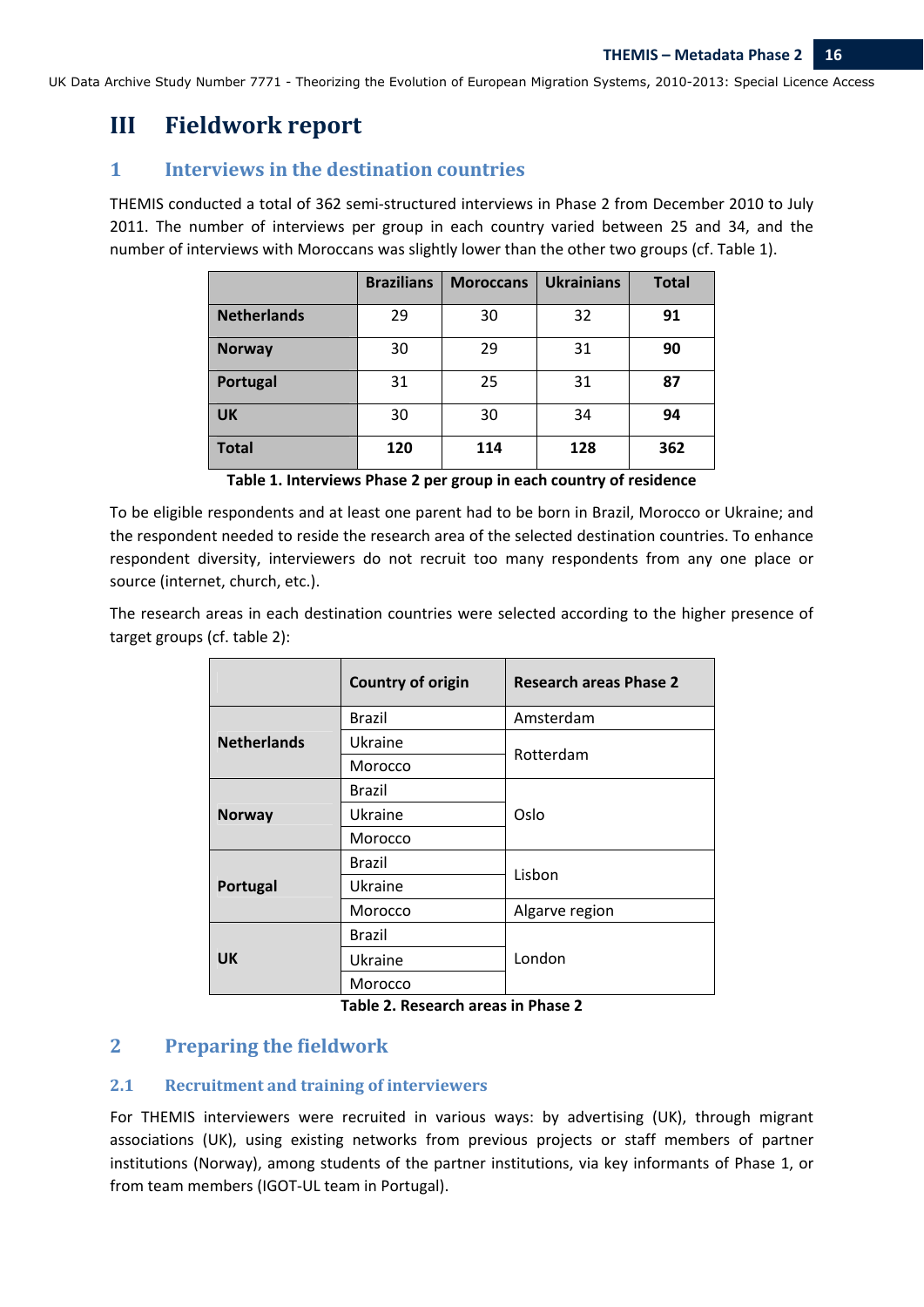The criteria for selecting interviewers included:

- Diversity of social networks
- Experience from other research projects
- Particular knowledge of and contacts in at least one target group
- Language knowledge of the target groups (Ukrainian, Russian, Arabic, Berber, Portuguese, etc.)
- Background knowledge in social sciences
- Previous experience conducting qualitative interviews

The main criteria varied slightly in each research area and fulfilling all the requirements was not always possible. For instance, some interviewers did not speak the native language of the informants.

Some timing issues arose occasionally with some interviewers, which were resolved by recruiting more interviewers to carry out the fieldwork within the established timeline. These issues were attributed to motivation or characteristics of interviewers. It was observed that over qualification of interviewers can be counterproductive, leading to a lack of motivation to perform some tasks.

Training materials for interviewers included a training guideline on conducting interviews (cf. Part II of this report). However training techniques varied in the different destination countries. In some cases role‐play was used, in others trainers accompanied interviewers during their first interview, which was used as training (Portugal). In the latter, the first interview was monitored closely and feedback was provided. In Norway, three different sessions were organised with the interviewers: the first to explain the training guidelines, the second to hear about interviewer's first experiences and give feedback, and the third to discuss patterns and findings.

## **2.2 Recruitment of informants**

Informant selection took into account criteria such as age, gender or migration experience. Religion was also considered when recruiting Brazilian informants due to the high variety of religious backgrounds among this group.

The research teams tried to reach a high diversity of profiles but also to capture particular trends in each research area, such as the migration of au‐pair Ukrainian women and Brazilian brides to Oslo or the Brazilian student community in London. First arrived or pioneers migrants were also a targeted group.

Informants were recruited mainly using snowball sampling methods. Other recruitment techniques used included adverts in ethnic newspapers (used in London and found ineffective), and the use of personal contacts. Interviewers also went to locations frequented by target groups, including consulates and embassies, language schools, migrant associations or archives, restaurants and cafes, mosques and churches, and universities. Respondents were also recruited through employers, political parties, specific social events, or social media.

An over‐representation of higher‐educated Brazilians in Oslo is suspected whereas some resistance from the Moroccan groups was observed in Oslo and in London. In the latter case, this group has been over-researched which may explain their reluctance to be interviewed.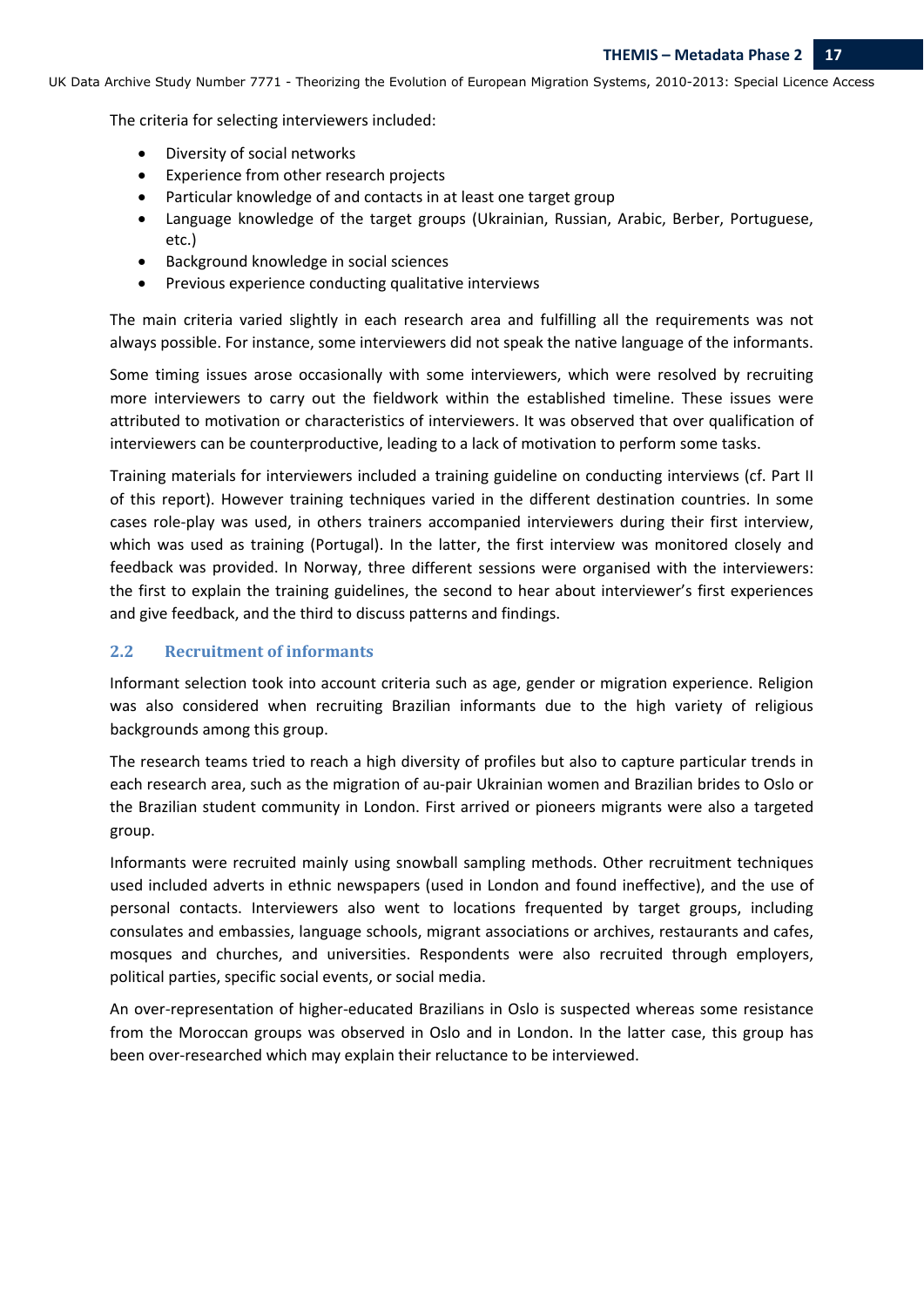# **3 Fieldwork**

#### **3.1 Language and translation issues**

In the Netherlands and the UK an English version of the interview guidelines were used; in Portugal, the guidelines were translated into Portuguese; and in Norway, English and Norwegian versions were used. Some additional questions were asked in different research areas according to THEMIS partners' research interests (cf. part 4 of this report for the different English versions used).

The language used in interviews was dependant on the language knowledge of informants and interviewers. The most common languages were Portuguese, Dutch, Norwegian, English, Arabic, Ukrainian or Russian. In some cases, the interview switched between languages of the origin and destination countries.

In Portugal the interviews were only conducted in Portuguese, and in some cases assistance was provided by the interviewees' children or friends. Linguistic barriers were more evident in the Moroccan group, especially in the Algarve (Portugal) and in Oslo. During the interviews of Moroccans in Portugal, interviewers and informants also switched to French and Spanish. Polish was also used with some Ukrainians in London.

One of the interviewers of Moroccans in London was Lebanese and used Classic Modern Arabic with informants (all of them high‐skilled migrants) instead of using Darija. This was perceived positively by the informants who found it attractive.

In Oslo, the team had a Russian speaker, and a Russian and Ukrainian speaker to make sure that both Ukrainian and Russian ethnic groups were covered.

Thanks to the language knowledge of interviewers and informants, there were no language issues with the Brazilian group in any of the research areas.

#### **3.2 Collection of interviews**

Interviews were arranged between interviewers and respondents at a mutually convenient location. As a result interviews took place in various locations: THEMIS partners' meeting rooms, offices/sites of informants, migrant associations, informants' homes, and in public places such as parks, cafes, schools or shopping centres.

On some occasions, interviewers tried to organise several interviews in the same day. In London, an interviewer could conduct up to three interviews a day, but in some areas, two interviews a day was more manageable due to larger commuting distances. Interviews conducted in the Algarve with Moroccans were organised differently due to the geographic distance from Lisbon where the research team was located: the team of interviewers organised three rounds of interviews and each time stayed for several days in the research area. The first two rounds were also used to recruit informants for the following round of fieldwork. Interviews were conducted in different parts of the Algarve (Albufeira, Faro‐Olhão and Silves) and the team rented an apartment where some interviews were also conducted.

Interviews in homes allowed very rich data gathering, especially in Oslo where it enabled interviewers to reach mothers with small children. However, this location and the many tasks those informants were performing during the interviews (shopping, cooking, etc.) also meant that interviewers had to plan and allow more time for the interviews.

For some informants, a public place such as a café was preferred, but the noise was problematic.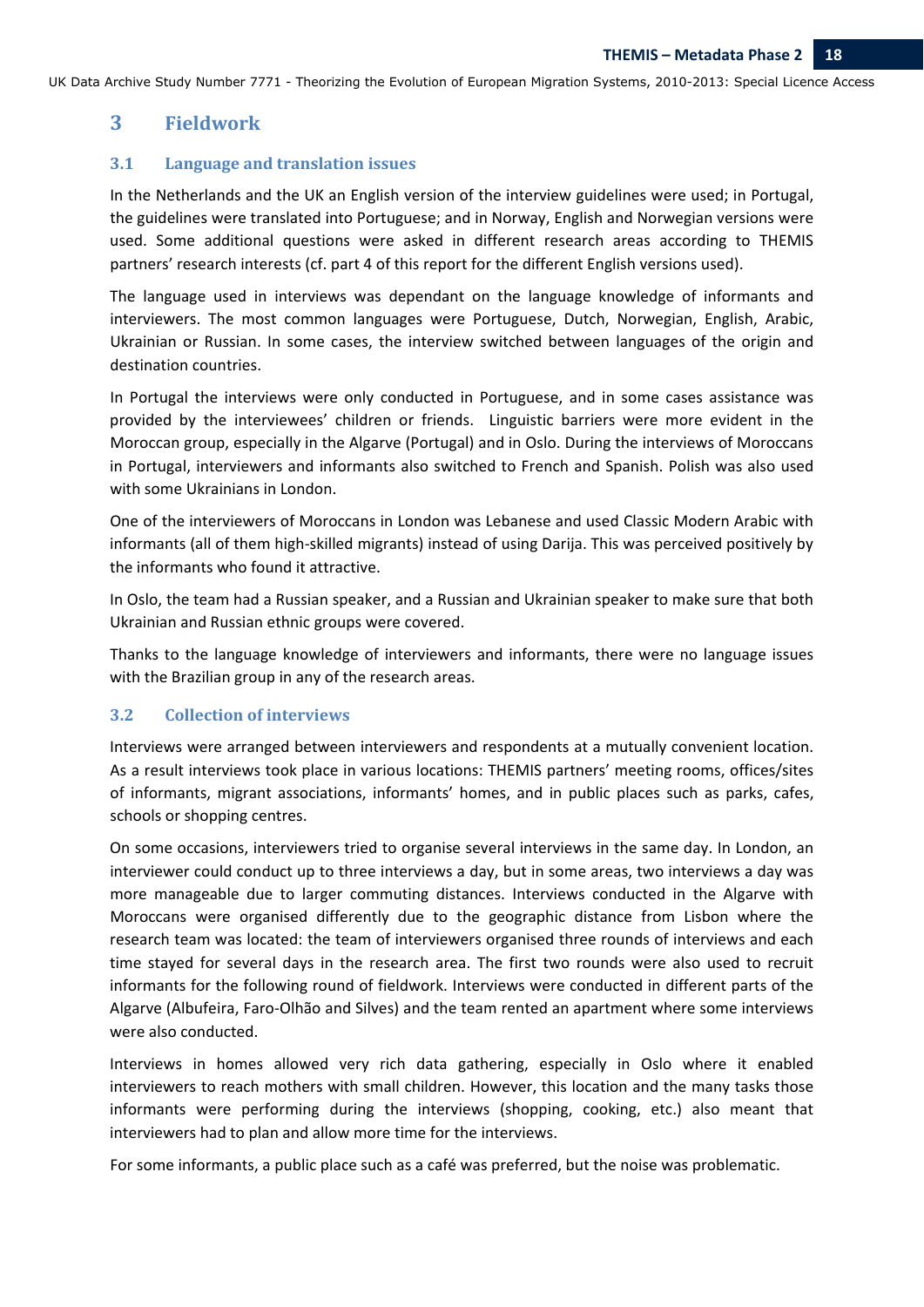The interviews were mostly recorded on USB devices after the interviewer asked orally for the informants consent. Many informants agreed to be recorded but wanted that their voice files to remain unpublished. Reluctance to be recorded was particularly observed in the Netherlands among undocumented migrants and among Moroccans in London. In the latter case, respondents were especially reluctant to answer questions regarding their remittances and their links with the mosque, which could be due to a lack of trust in a context of terrorism surveillance from the UK Home Office.

Problems reaching Moroccan informants caused some delays in the timeline of the interviews in London and in Oslo.

# **4 Transcription and coding**

Most of the interviews were translated into English and transcribed. The interviews collected in Portugal however, were directly transcribed in Portuguese without translation for budget reasons.

In some cases such as in the Netherlands, the recorded interviews were simultaneously translated and transcribed in English by the interviewers. This is considered as the best option as the interviewers know best how to interpret what informants meant in their discourses. In other cases, transcriptions were made both by interviewers and by other research assistants recruited only for the transcription tasks. In those cases, interviewers were asked to review the transcripts in order to correct mistakes in interpretation and to clarify any doubts.

In order standardise the coding of the interviews and to facilitate the analysis, the international research team developed a common coding scheme and coded the interviews using Nvivo 9. The codebook to be used during the coding process contained detailed descriptions of each node and some examples. The coders were mainly members of the research team, interviewers or transcribers, and were familiar with the project and the interview themes. Before starting the systematic coding, three members of the team tested the codebook and checked if there were major inconsistency issues in the coding that could be improved.

The interviews collected in the Netherlands, Portugal and UK were entirely coded whereas in the case of Norway, for ethical reasons and due to PRIO's institutional requirements, the interviews were firstly summarised before being coded in Nvivo. These summaries are extensive interview reports based in interviewers' notes and on the voice recordings where only some relevant quotes were included.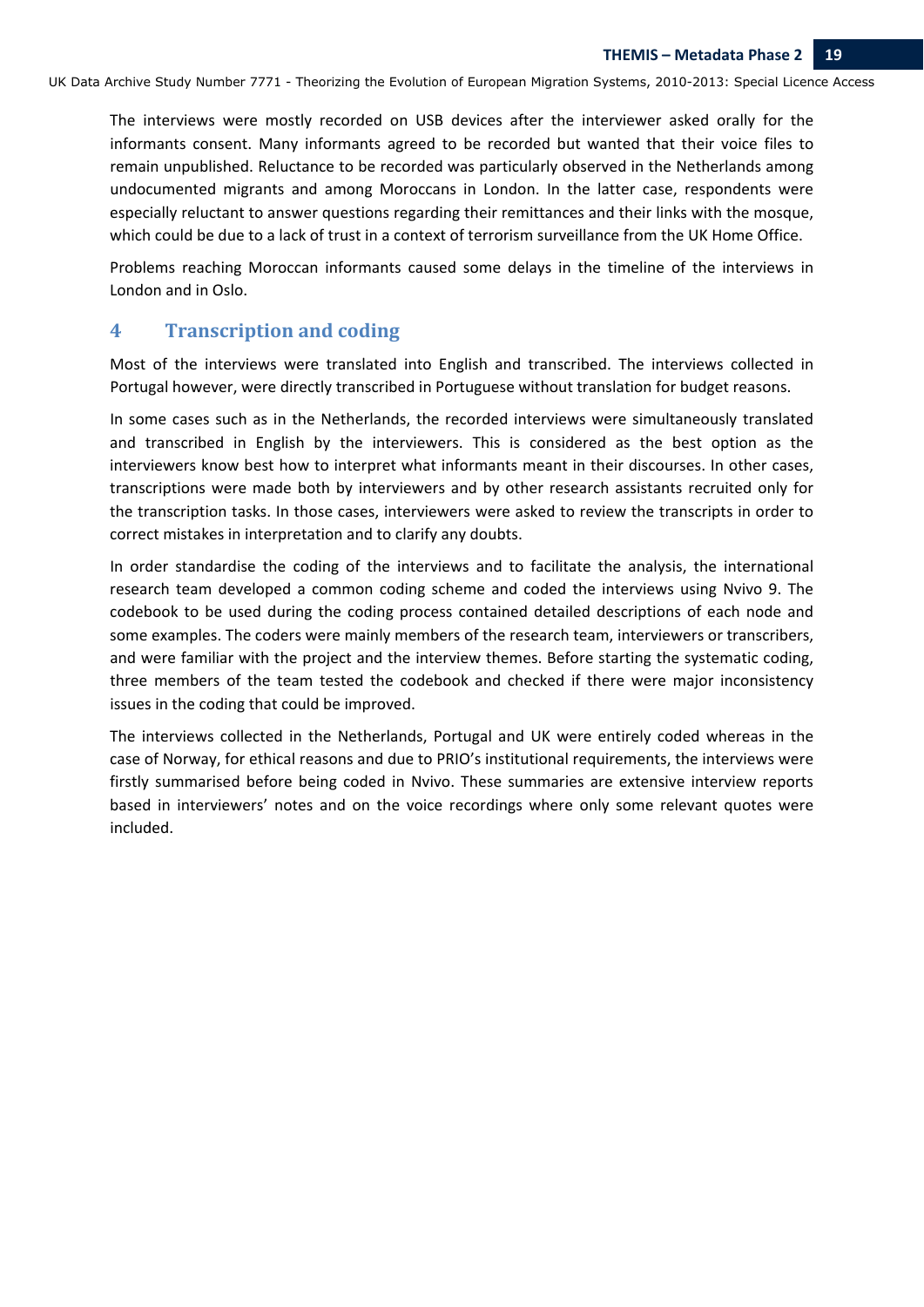# **IV Appendix: THEMIS Interview guides ‐ Phase 2**

# **Appendix 1: Interview guide in the Netherlands**

# *1.1 Personal migration history*

# *We start by asking questions about yourself and your history since you left your home country, and then move on to find out your views on some specific topics.*

- In which countries have you lived during your life?
- If we look at the migration moves that you made during your life, could you please tell us about the decision making process of every move?
- Could you tell me about how you made your way here the route you followed, stops along the way, length of time involved and dates?
- How did **[country of destination]** emerge as a destination?
	- When did you first think of it?
	- ‐ What information did you have about it?
	- Was this move your personal decision or have you made it together with your family?
	- ‐ Have your family come here as well?
- Why did you choose to migrate to this specific region in **[country of destination]?**

# *1.2 Migration Threshold*

## *Now, when you look at your life in [country of destination] and the experience of your community.*

- How long have you been living in **[country of destination]?**
- In what regions of **[country of destination]** have you lived? Why?
	- ‐ Availability of work?
	- ‐ Spouse?
	- ‐ Living close to your fellows from **[country of origin]?**
	- ‐ Businesses from [country of origin]?
	- ‐ Organizations concerning the community **of [country of origin]?** What type?
	- ‐ Churches/mosques?
- Are you involved yourself in any kind of organizations concerning your country of origin? (religious, social, political)
- What is you legal status?
	- ‐ Residency rights? Since when?
	- ‐ Citizenship? Since when?
	- ‐ (If so) Was it difficult to obtain it? How did you do that?
- Are people helping each other to come to **[country of destination]**? Does this happen often?
- Would you advise your fellow people to migrate to **[country of destination]**?
	- ‐ Why? Why not?
	- ‐ Have you ever done this?
- Were there people whom you declined help?
	- ‐ Why?

## *1.3 Pioneers*

*Besides your own migration history, we would like to find out more about the beginnings of migration amongst your fellow country men and women, people in your community.*

• When you arrived, how many people from **[country of origin]** lived in **[country of destination]**?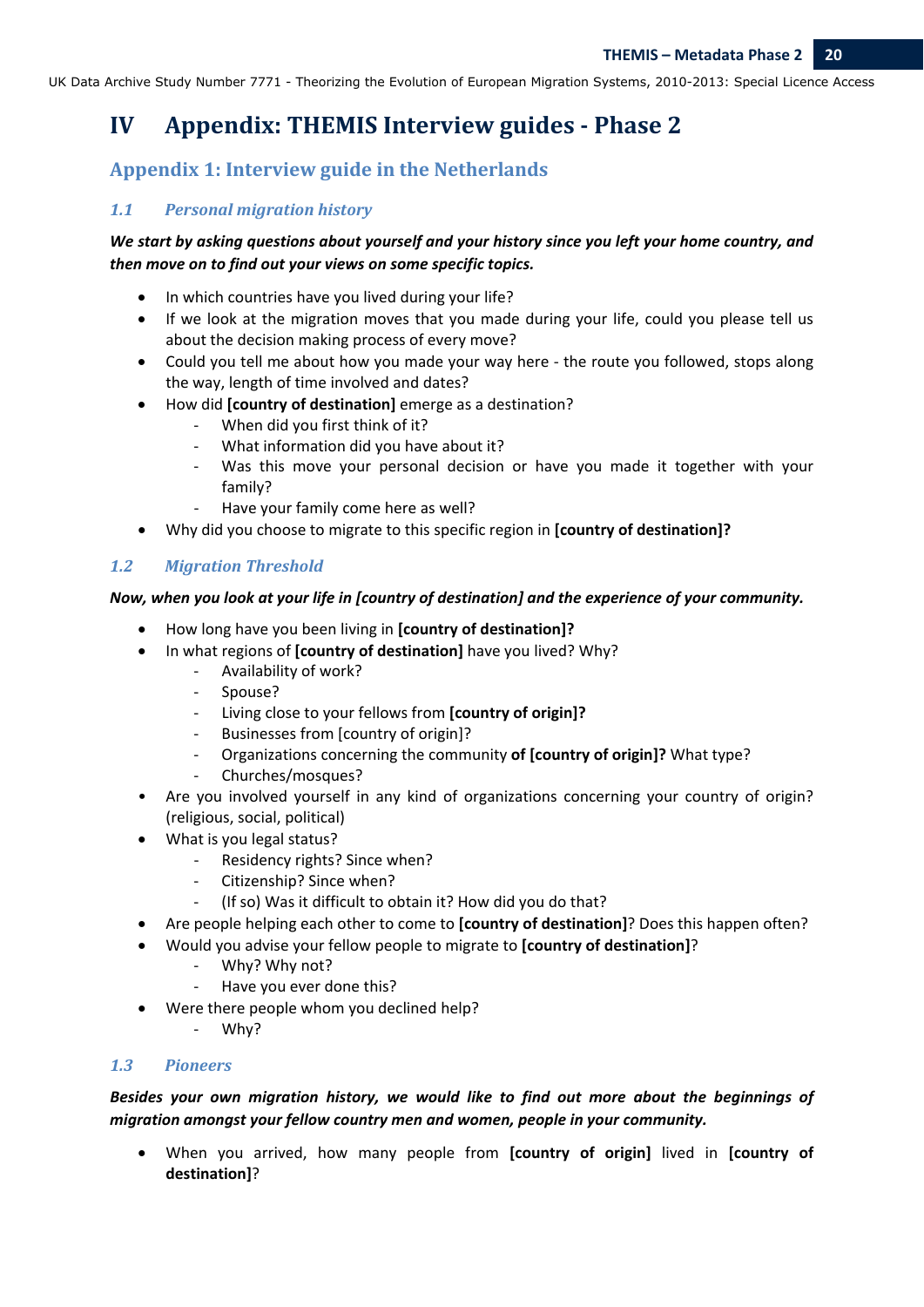- Do you know who were the first people, who migrated from your community to **[country of destination]**?
	- ‐ From what kind of families where they?
	- ‐ How did they travel?
	- Was this over a specific period of time?
	- ‐ Why did it happen?
- What were the reasons of the first migrants from **[country of origin]** to leave for **[country of destination]**?
- These people who came here first, would you say they helped others to come as well?
	- ‐ Would you say that they were interested in others following them? Or would you rather say that those first people who come here were rather discouraging others from coming?
- Do you know any people who came here before yourself?
	- Were they willing or unwilling to help you to migrate? Did you feel that people from your origin who came here before you were unwilling to help you? Or were unhappy about your arrival?
- Do you know whether those first people who came here kept in touch with home country?
- How did that happen?
- Are you sending gifts or money back to **[country of origin]**?
- •Do you invest in any way in **[country of origin]**?

## *1.4 Decline*

We would like to find out your views about the changes in how people have been coming here from *your home country. Let's start from your personal experience and then look at what you observe amongst fellow migrants.*

- If you had a chance, would you move elsewhere?
	- ‐ If yes, Where? If no, why?
- Do you consider going back to **[country of origin]**?
	- ‐ Do you travel to see your family and friends?
	- ‐ How often?
	- ‐ Has this changed over time?
- Are people from **[country of origin]** still as much interested in coming to **[country of destination]** as before?
	- ‐ Why? What are their reasons?
	- ‐ (If yes) Who (if anybody) is still coming?
	- ‐ (If yes) What do you think prevents others from doing so?
	- ‐ (If no) Are people now more interested in migrating to other destinations?
	- ‐ (If no)Since when would you say you saw less people coming?
- Do you know others who left [country of origin] but moved elsewhere?
	- ‐ Where and why?

## *1.5 Concluding the interview*

- Are there any other important events in your migration history that we have not talked about yet?
- Do you feel that all topics that were/are important for you have been discussed?

Inquire after and note down the following:

- ‐ Name
	- ‐ Age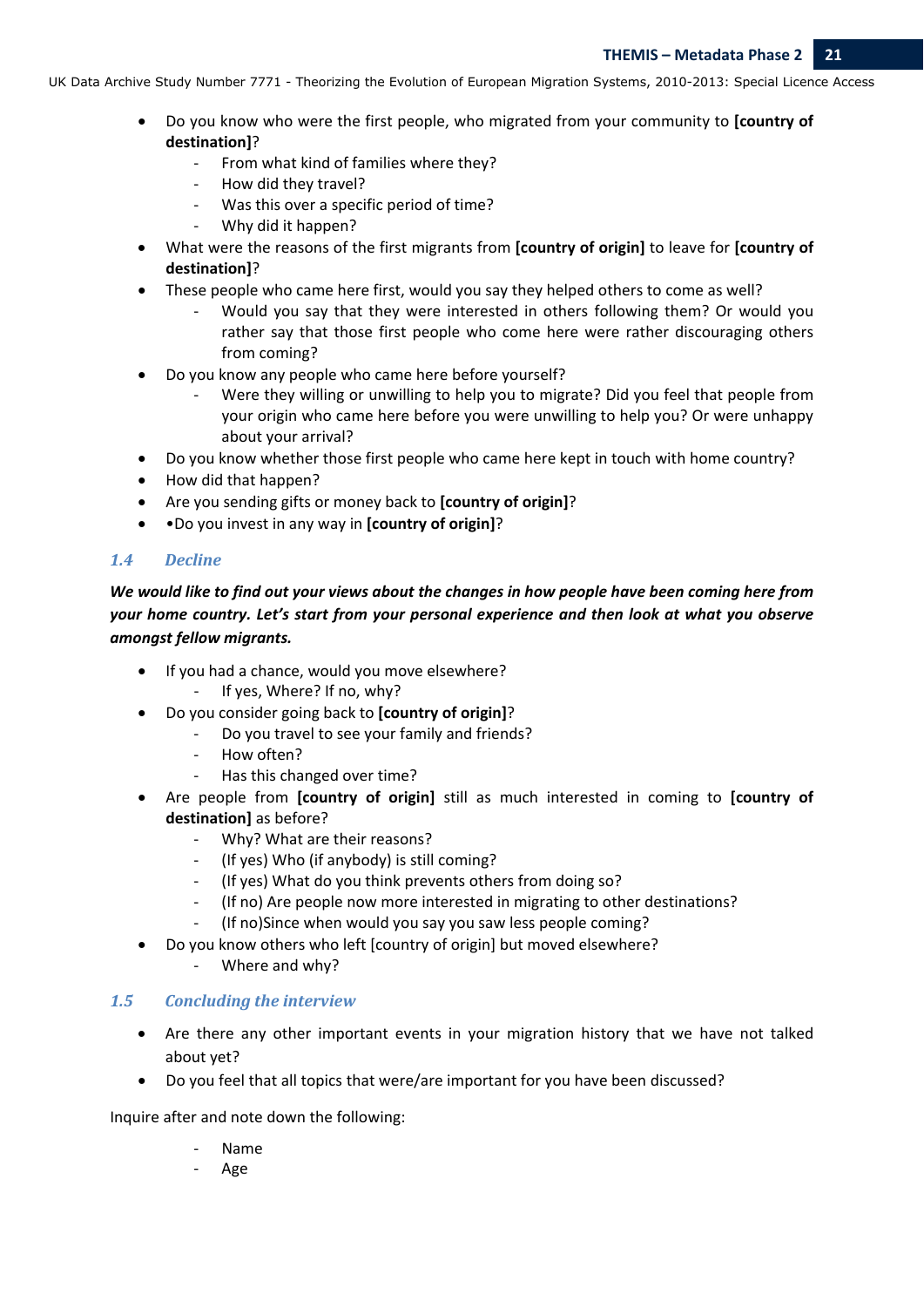- ‐ Place or region of birth
- ‐ Language you speak at home
- ‐ Religion
- ‐ Job/Profession
- ‐ Civil status
- Since when in [country of destination]
- ‐ Job/profession in [country of origin]
- ‐ Telephone number
- Would you know any other migrants from your country of heritage that would like to participate in our research?

#### *1.6 Questions related to RDS*

- How many other people from [country of origin] do you know by name?
- How many do you have in your mobile phone contacts?
- With how many would you have a chat in the street if you see them?
- How many other [members of the target population] could you give a coupon?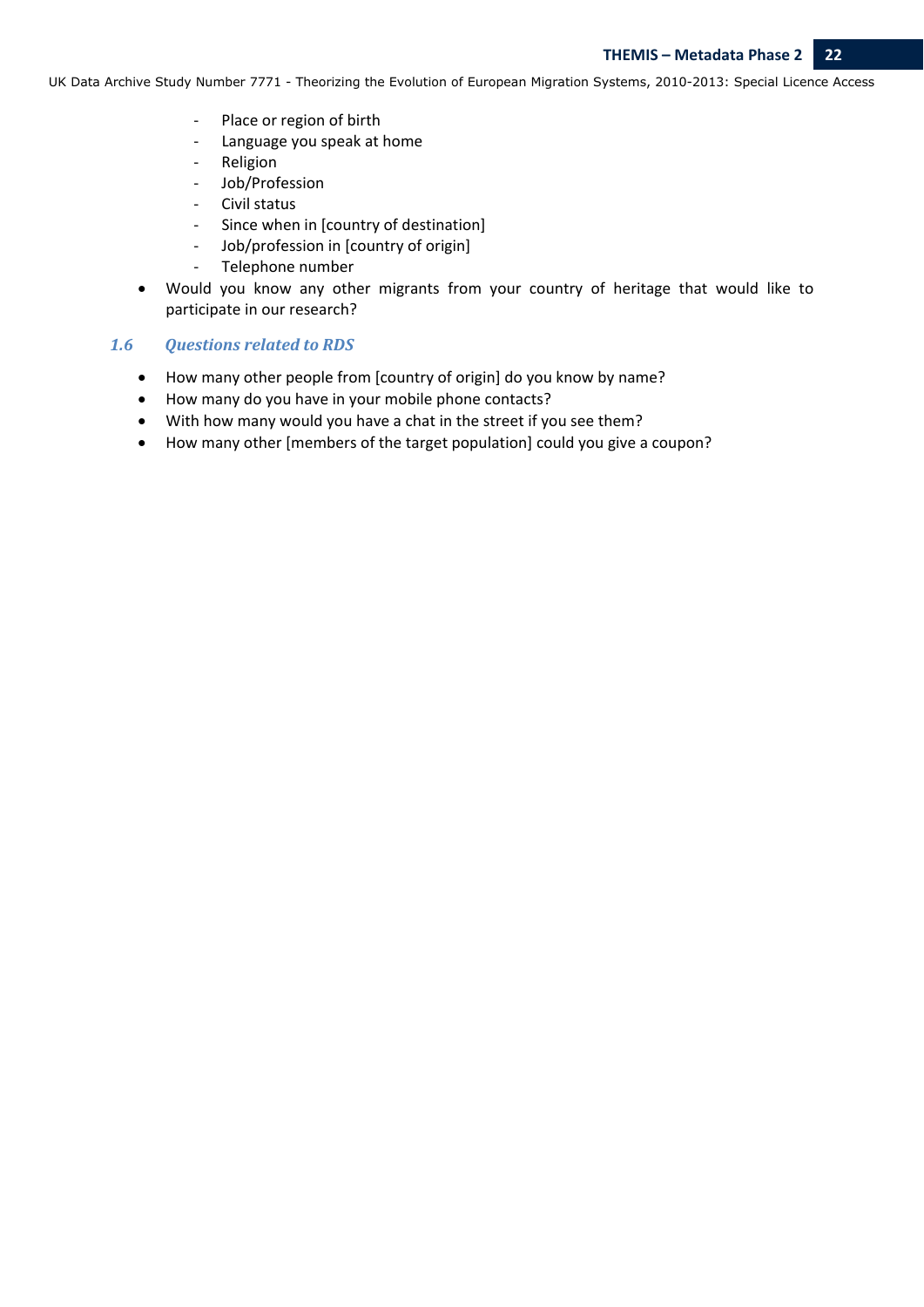# **Appendix 2: Interview guide in Norway**

*We start by asking questions about yourself and your history since you left your [country of origin], and then move to find out your views on some specific topics. First some general information about you:*

## *1.1 Background information*

- Respondent (number/ID):
- Gender
- Age:
- Place or region of Birth:
- Place or region of residence prior to moving to Norway:
- Ethnicity (when relevant):
- Language spoken at home:
- (with family in country of origin)
- Nationality:
- Citizenship status:
- (in country of destination)
- Religion:
- Current job/profession:
- Job/profession in Ukraine:
- Civil status:
- Since when in **[country of destination]**:

#### *1.2 Personal migration history*

- In which countries have you lived during your life?
- If we look at the migration moves that you made during your life, could you please tell us about the decision making process of every move?
- Could you tell me about how your made your way here the route you followed, stops along the way, length of time involved and dates?
- How did **[country of destination]** emerge as a destination?
	- When did you first think of it?
	- ‐ What information did you have about it?
	- Was this move your personal decision or have you made it together with your family?
	- Have your family come here as well? [This can be to move or to visit]
- Why did you choose to migrate to this specific region in **[country of destination]**?

## *1.3 Migration Threshold*

#### *Now, when you look at your life in [country of destination] and the experience of your community.*

- How long have you been living in **[country of destination]**?
- In what regions of **[country of destination]** have you lived? Why? (If the respondent needs further clarification of the question, the examples below can be given.)
	- ‐ Availability of work?
	- ‐ Spouse?
	- ‐ Living close to your fellows from **[country of origin]**?
	- ‐ Businesses from **[country of origin]**?
	- ‐ Organizations concerning the community of **[country of origin]**? What type?
	- ‐ Churches/mosques?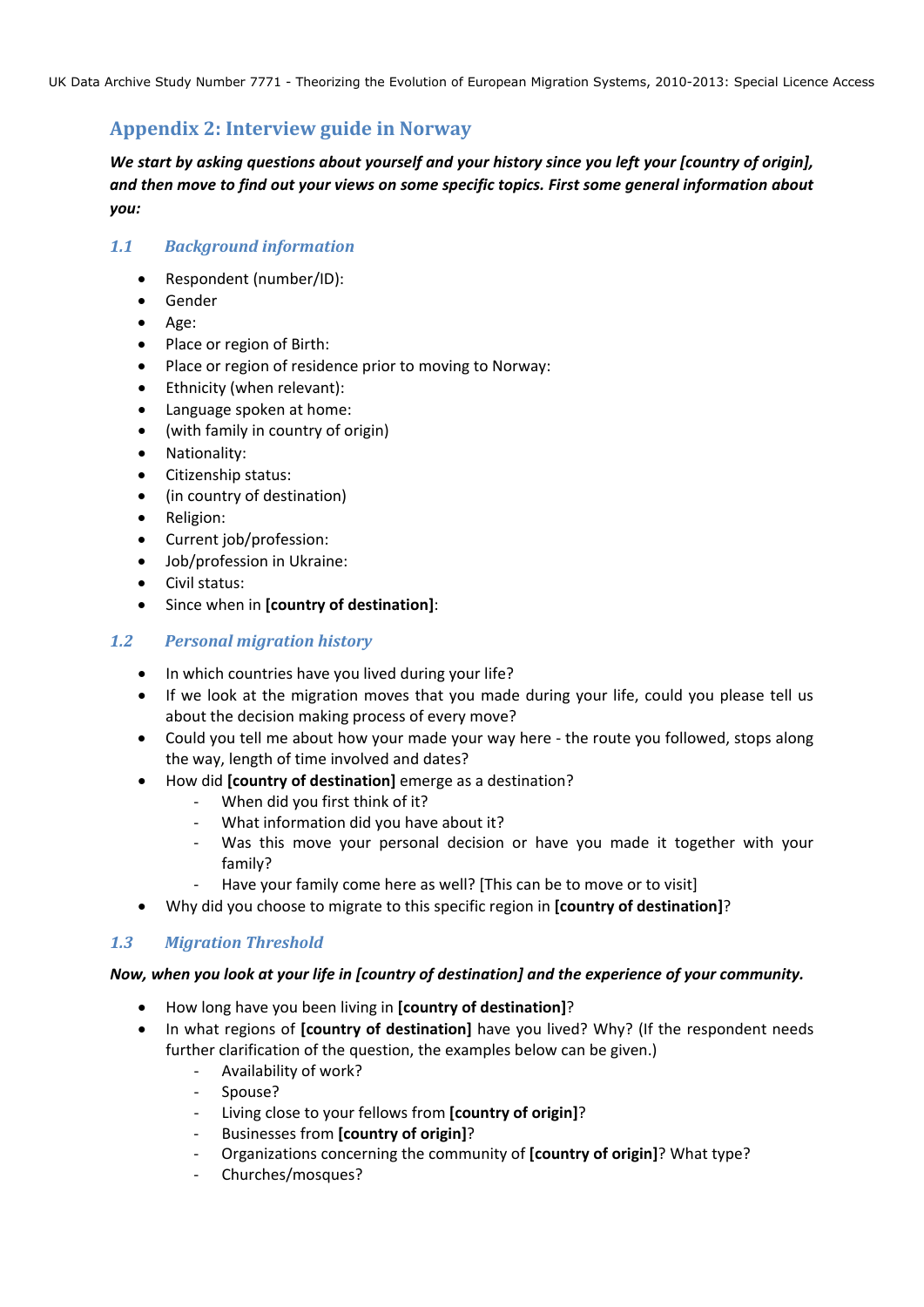- Are you involved yourself in any kind of organizations concerning your country of origin? (religious, social, political)
- What is you legal status?
	- ‐ Residency rights? Since when?
	- ‐ Citizenship? Since when?
	- How difficult was it to obtain residency rights/citizenship? How did you do that?
- Have you helped others to come to Norway? [Please pay attention that people might be too quick to say "no". They might say that they did not help "others", but then they did bring a wife or husband, which also counts as providing help.]
- Are people helping each other to come to **[country of destination]**? Does this happen often?[Respondents being helped/helping others might be relevant]
- Are there other impersonal sources you are aware of that people from your **[country of origin]** use to come to **[country of destination]**? (Examples: Facebook/Orkut/other Internet websites)
- Would you advise your fellow people to migrate to **[country of destination]**?
	- ‐ Why? Why not?
	- ‐ Have you ever done this?
	- ‐ (If so) Who was this? When was it? What exactly did you do to help? What were the results of the advise you gave the person?
- Were there people whom you declined help?
	- ‐ Why?
- Are you sending gifts or money back to **[country of origin]**?
- Has what/how/how often you send gifts or money to **[country of origin]** changed over time?
- Do you invest in any way in **[country of origin]**?

#### *1.4 Pioneers*

# *Besides your own migration history, we would like to find out more about the beginnings of migration amongst your fellow country men and women, people in your community.*

- When you arrived, approximately how many people from **[country of origin]** would you reckon were living **[country of destination]** at the time?
- Do you know who were the first people, who migrated from your community to **[country of destination]**? (If the respondent has no information on the very first migrants, ask the following questions about a next wave of migrants from the country in question.)
	- ‐ From what kind of families were they?
	- ‐ How did they travel?
	- Was this over a specific period of time?
	- ‐ Why did it happen?
- What were the reasons of the first migrants from **[country of origin]** to leave for **[country of destination]**?
- These people who came here first, would you say they helped others to come as well?
	- ‐ Would you say that they were interested in others following them? Or would you rather say that those first people who come here were rather discouraging others from coming?
- Do you personally know any of the first people who came here first from your **[country of origin]?** (If so) Which regions in **[country of origin]** are they from?
- Do you know any people who came here before yourself?
	- Were they willing or unwilling to help you to migrate? Did you feel that people from your origin who came here before you were unwilling to help you? Or were unhappy about your arrival?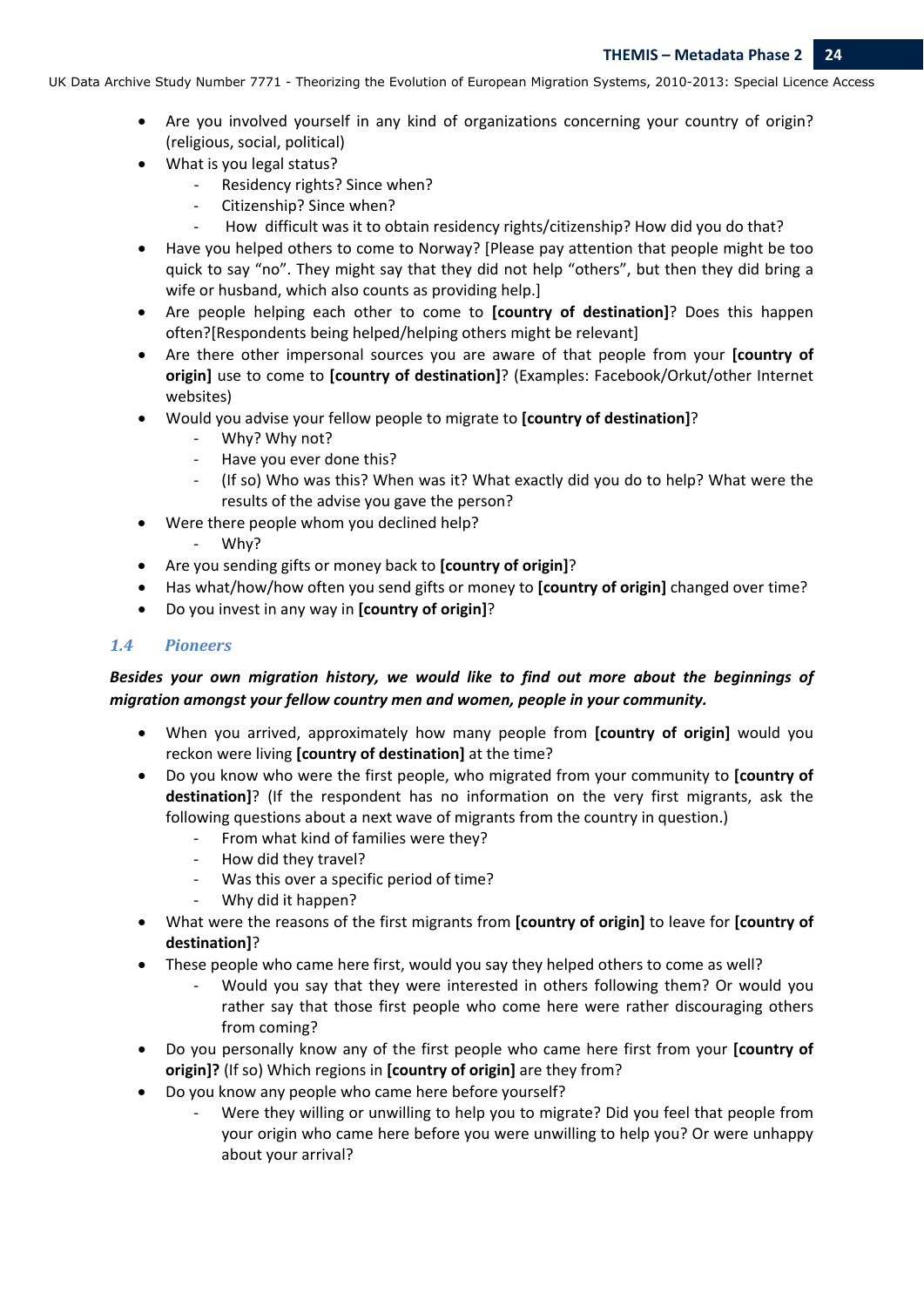- Do you know whether those first people who came here kept in touch with home country? [Pioneers/earlier waves of migrants if they know about them, otherwise people who came here before themselves.]
	- ‐ How did that happen?

## *1.5 Evolution*

We would like to find out your views about the changes in how people have been coming here from *your [country of origin]. Let's start from your personal experience and then look at what you observe amongst fellow migrants.*

- If you had a chance, would you move elsewhere? ‐ If yes, Where? If no, why?
- Do you consider going back to **[country of origin]**?
- Do you travel to see your family and friends?
	- ‐ How often? For how long each time?
	- ‐ Has this changed over time?
- Are people from **[country of origin]** still as much interested in coming to **[country of destination]** as before?
	- ‐ Why? What are their reasons?
	- (If yes) Who (if anybody) is still coming?
	- ‐ (If yes) What do you think prevents others from doing so?
	- ‐ (If no) Are people now more interested in migrating to other destinations?
	- ‐ (If no)Since when would you say you saw less people coming?
- Do you know others who left **[country of origin]** but moved elsewhere?
	- ‐ Where and why?

#### *1.6 Concluding the interview*

- Are there any other important events in your migration history/migrant community that we have not talked about yet? [Some informants might start talking extensively about a number of issues that might not be of relevance to our research. Try to direct them explicitly to the topic of migration history or the community in relation to migration.]
- Do you feel that all topics that were/are important for you have been discussed?
- Would you know any other migrants from your country of origin that would like to participate in our research?
- (Explain that, if interested, we would like to keep the respondent's name, e‐mail address and telephone number for any further clarifications/sharing of project results/ getting in touch with others for future interviews) Inquire after and note down the following:
	- ‐ Name
	- ‐ E‐mail address
	- ‐ Telephone number

## **1.7** *Questions related to RDS*

- How many other people from **[country of origin]** do you know by name?
- How many do you have in your mobile phone contacts? [Address book, if more relevant (e.g. has no mobile phone)]
- With how many would you have a chat with in the street if you saw them?
- As of today, if I were to ask you to contact others from **[country of origin]** to be interviewed for our research, how many people would you have access to?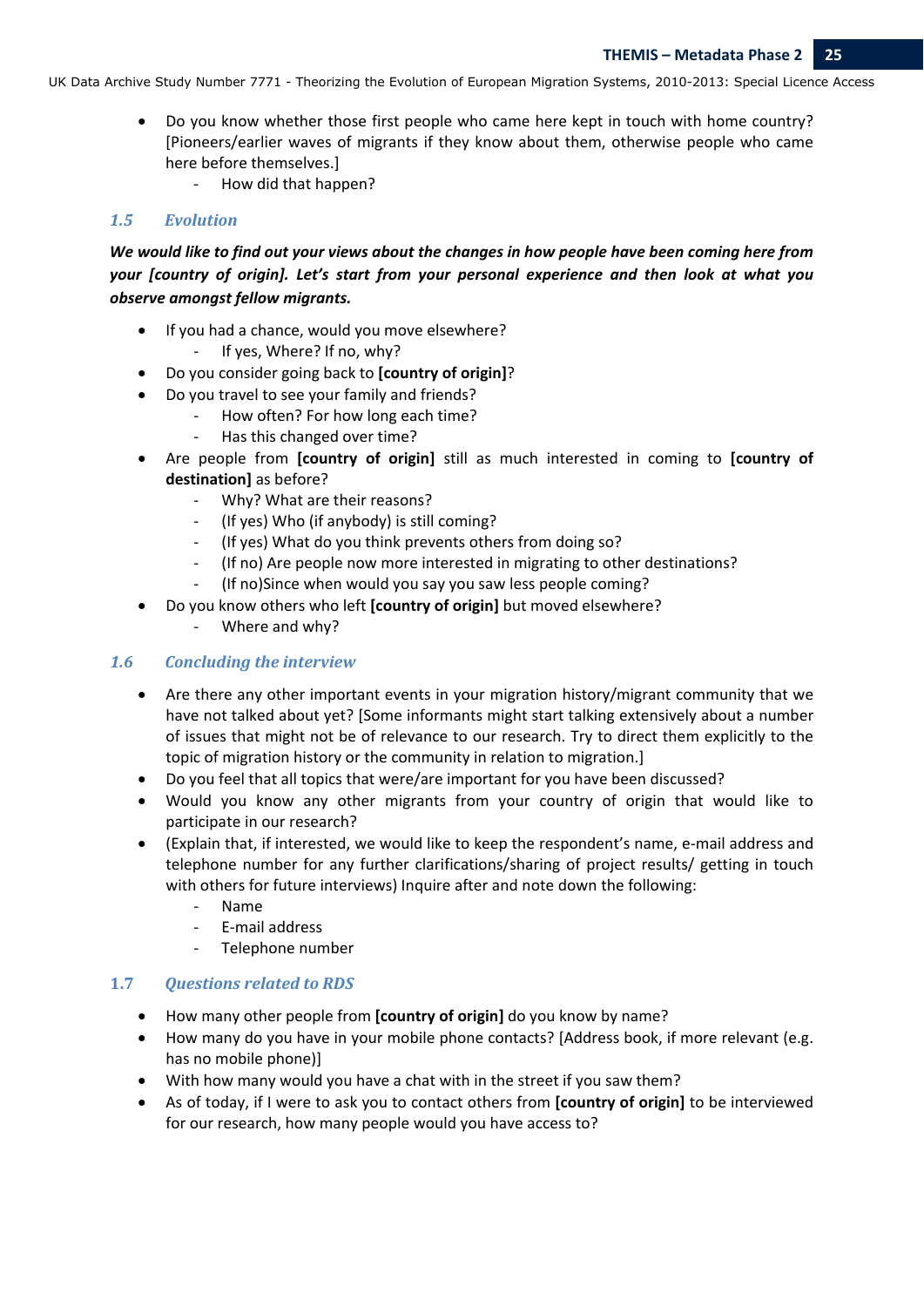# **Appendix 3: Interview guide in Portugal**

#### *1.1 Personal migration history*

## *We start by asking questions about yourself and your history since you left your home country, and then move to find out your views on some specific topics.*

- In which countries have you lived during your life?
- Before moving abroad, did you migrate internally in your country of origin?
- If we look at the migration moves that you made during your life, could you please tell us about the decision making process of every move (differentiate internal and external moves)?
- Could you tell me about how your made your way here the route you followed, stops along the way, length of time involved and dates?
- How did **[country of destination]** emerge as a destination?
	- When did you first think of it?
	- ‐ What information did you have about it?
	- Was this move your personal decision or have you made it together with your family?
	- Have your family come here as well? When (information for different family members – wife, children, brothers, sisters, cousins…)?
- Why did you choose to migrate to this specific region in **[country of destination]**?

## 1.2 *Migration threshold*

#### *Now, when you look at your life in [country of destination] and the experience of your community.*

- How long have you been living in **[country of destination]**?
- In what regions of **[country of destination]** have you lived? Why?
	- ‐ Availability of work?
	- ‐ Spouse?
	- ‐ Living close to your fellows from **[country of origin]**?
	- ‐ Businesses from **[country of origin]**?
	- ‐ Organisations concerning the community of **[country of origin]**? What type?
	- ‐ Churches/mosques?
- Are you involved yourself in any kind of organizations concerning your country of origin? (religious, social, political) When did you get involved (when you arrived, sometime after)? Why? Did these organizations/worship places exist you when you arrived?
- Do you use shops owned by your countrymen? Of which kind? How often? Have these always been available? If not, when were they set up?
- If you have children, do they have Saturday/Sunday Schools or any form of education/activity that is related to the country of origin? Was this always available or when did it start?
- What is you legal status?
	- ‐ Residency rights? Since when?
	- ‐ Citizenship? Since when?
	- (If so) Was it difficult to obtain it? How did you do that?
- Are people helping each other to come to **[country of destination]**? Does this happen often? Did you notice any changes throughout time? (times when people more helping than others? Why do you think those changes occur – may refer also to before they arrived and perception of help that was given at that time)
- Would you advise your fellow people to migrate to **[country of destination]**?
	- ‐ Why? Why not? Has your opinion changed over time? How (were there any particular times when you thought it was more advisable to come than others?)?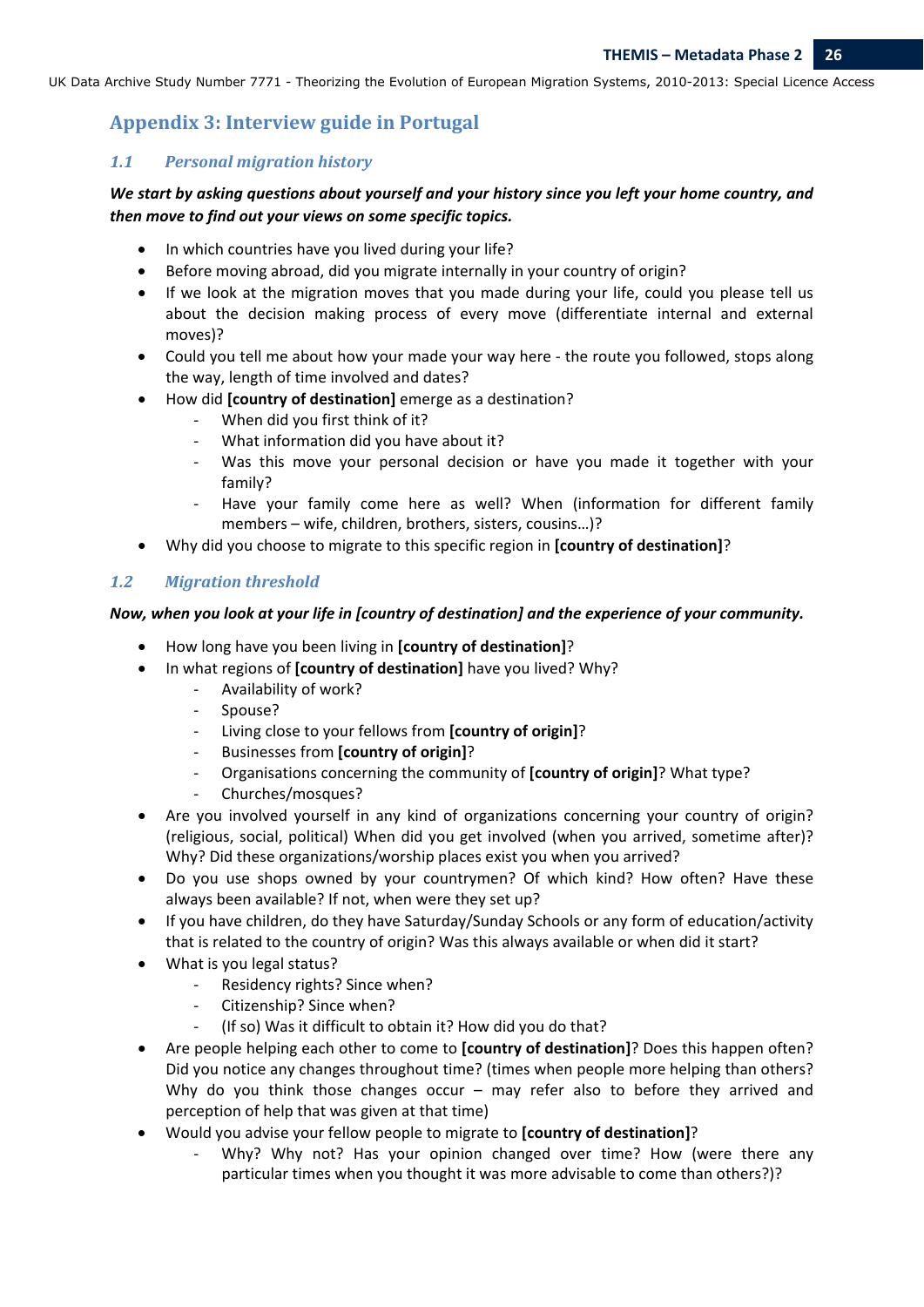- ‐ Have you ever done this?
- Were there people whom you declined help?
	- ‐ Why?
	- ‐ When?

## *1.3 Pioneers*

## *Besides your own migration history, we would like to find out more about the beginnings of migration amongst your fellow country men and women, people in your community.*

- When you arrived, how many people from **[country of origin]** lived in **[country of destination]**?
- Do you know who were the first people, who migrated from your community to **[country of destination]**? Or When did you first hear of people migrating to Portugal from your network of contacts/village or other…
	- ‐ From what kind of families where they?
	- ‐ How did they travel?
	- ‐ Was this over a specific period of time?
	- ‐ Why did it happen?
	- Did they come directly from your country of origin or were residing in another country?
- What were the reasons of the first migrants from **[country of origin]** to leave for **[country of destination]**?
- These people who came here first, would you say they helped others to come as well?
	- ‐ Would you say that they were interested in others following them? Or would you rather say that those first people who come here were rather discouraging others from coming?
- Do you know any people who came here before yourself?
	- Were they willing or unwilling to help you to migrate? Did you feel that people from your origin who came here before you were unwilling to help you? Or were unhappy about your arrival?
- Do you know whether those first people who came here kept in touch with home country?
- How did that happen?
- Are you sending gifts or money back to **[country of origin]**?
- Do you invest in any way in **[country of origin]**?
- Are emigrants making a difference in your village/city of origin or in the country more broadly? How?
- How would you say emigrants are seen where you come from?

## *1.4 Decline*

We would like to find out your views about the changes in how people have been coming here from *your home country. Let's start from your personal experience and then look at what you observe amongst fellow migrants.*

- If you had a chance, would you move elsewhere?
	- ‐ If yes, Where? If no, why?
- Do you consider going back to **[country of origin]**?
	- ‐ Do you travel to see your family and friends?
	- ‐ How often?
	- ‐ Has this changed over time?
- Are people from **[country of origin]** still as much interested in coming to **[country of destination]** as before?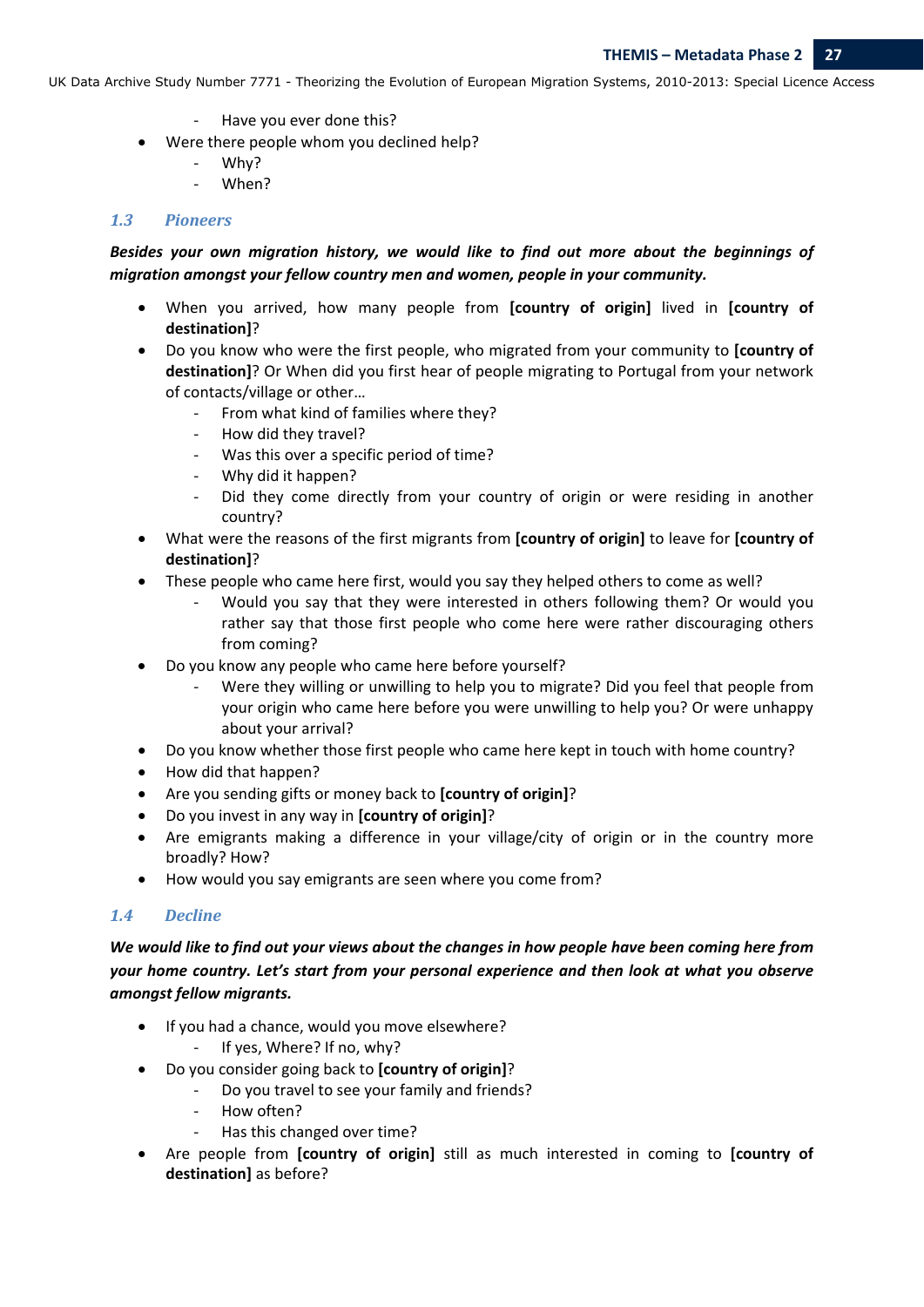- ‐ Why? What are their reasons?
- ‐ (If yes) Who (if anybody) is still coming?
- ‐ Do you personally know of people that have moved to this country in recent years? Who were they?
- ‐ (If yes) What do you think prevents others from doing so?
- ‐ (If no) Are people now more interested in migrating to other destinations?
- ‐ (If no)Since when would you say you saw less people coming?
- Do you know others who left **[country of origin]** but moved elsewhere?
	- ‐ Where and why?

#### *1.5 Concluding the interview*

- Are there any other important events in your migration history that we have not talked about yet?
- Do you feel that all topics that were/are important for you have been discussed?
- Inquire after and note down the following:
	- ‐ Name
	- ‐ Age
	- Place or region of birth
	- ‐ Language you speak at home
	- ‐ Religion
	- ‐ Job/Profession
	- ‐ Civil status
	- ‐ Since when in **[country of destination]**
	- ‐ Job/profession in **[country of origin]**
	- ‐ Telephone number
- Would you know any other migrants from your country of heritage that would like to participate in our research?

#### *1.6 Questions related to RDS*

- How many other people from **[country of origin]** do you know by name? Where do they live?
- How many do you have in your mobile phone contacts?
- With how many would you have a chat in the street if you see them?
- How many other [members of the target population] could you give a coupon?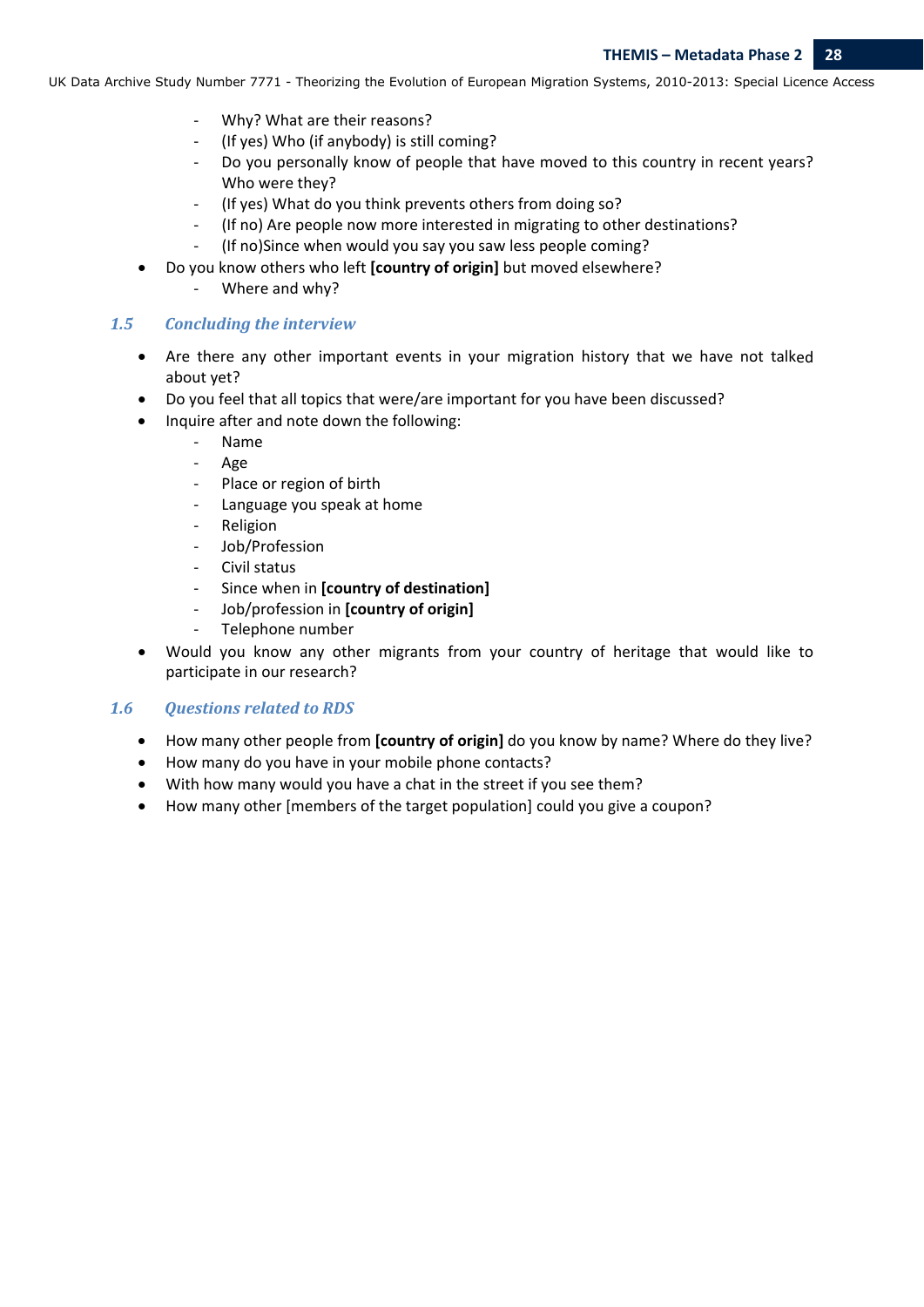# **Appendix 4: Interview guide in UK**

#### *1.1 Personal migration history*

## *We start by asking questions about yourself and your history since you left your home country, and then move to find out your views on some specific topics.*

- In which countries have you lived during your life?
- If we look at the migration moves that you made during your life, could you please tell us about the decision making process of every move?
- Could you tell me about how your made your way here the route you followed, stops along the way, length of time involved and dates?
- How did **[country of destination]** emerge as a destination?
	- When did you first think of it?
	- What information did you have about it?
	- ‐ Was this move your personal decision or have you made it together with your family?
	- ‐ Have your family come here as well?
- Why did you choose to migrate to this specific region in **[country of destination]**?

## 1.2 **Migration Threshold**

#### *Now, when you look at your life in [country of destination] and the experience of your community.*

- How long have you been living in **[country of destination]**?
- In what regions of **[country of destination]** have you lived? Why?
	- ‐ Availability of work?
	- ‐ Spouse?
	- ‐ Living close to your fellows from **[country of origin]**?
	- ‐ Businesses from **[country of origin]**?
	- ‐ Organizations concerning the community of **[country of origin]**? What type?
	- ‐ Churches/mosques?
- When you arrived was it important for you to live close to your fellow men/women? Why?
- Are you involved yourself in any kind of organizations concerning your country of origin? (religious, social, political)
- What is you legal status?
	- ‐ Residency rights? Since when?
	- ‐ Citizenship? Since when?
	- (If so) Was it difficult to obtain it? How did you do that?
- Are people helping each other to come to **[country of destination]**? Does this happen often?
- Would you advise your fellow people to migrate to **[country of destination]**?
	- ‐ Why? Why not?
	- ‐ Have you ever done this?
- Were there people whom you declined help? Why?

#### **1.3 Pioneers**

# *Besides your own migration history, we would like to find out more about the beginnings of migration amongst your fellow country men and women, people in your community.*

- When you arrived, how many people from **[country of origin]** lived in **[country of destination]**?
- Do you know who were the first people, who migrated from your community to **[country of destination] ]**?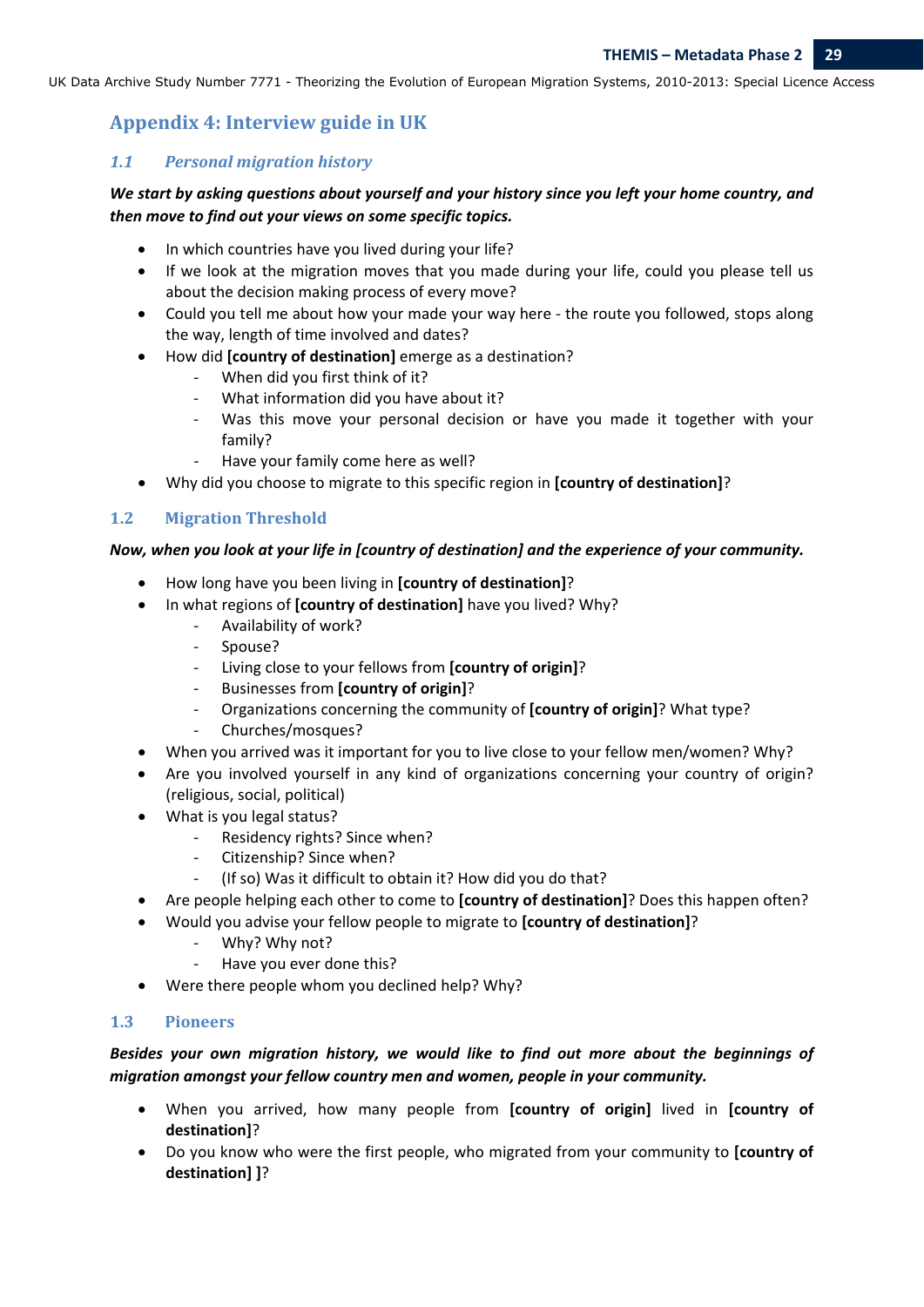- ‐ From what kind of families where they?
- ‐ How did they travel?
- Was this over a specific period of time?
- ‐ Why did it happen?
- What were the reasons of the first migrants from **[country of origin]** to leave for **[country of destination]**?
- These people who came here first, would you say they helped others to come as well?
	- ‐ Would you say that they were interested in others following them? Or would you rather say that those first people who come here were rather discouraging others from coming?
- Do you know any people who came here before yourself?
	- Were they willing or unwilling to help you to migrate? Did you feel that people from your origin who came here before you were unwilling to help you? Or were unhappy about your arrival?
- Do you know whether those first people who came here kept in touch with home country?
- How did that happen?
- Are you sending gifts or money back to **[country of origin]**?
- Do you invest in any way in **[country of origin]**?

#### **1.4 Decline (Dynamics)**

We would like to find out your views about the changes in how people have been coming here from *your home country. Let's start from your personal experience and then look at what you observe amongst fellow migrants.*

- If you had a chance, would you move elsewhere?
	- ‐ If yes, Where? If no, why?
- Do you consider going back to **[country of origin]**?
	- ‐ Do you travel to see your family and friends?
	- ‐ How often?
	- ‐ Has this changed over time?
- Are people from **[country of origin]** still as much interested in coming to **[country of destination]** as before?
	- ‐ Why? What are their reasons?
	- ‐ (If yes) Who (if anybody) is still coming?
	- ‐ (If yes) What do you think prevents others from doing so?
	- ‐ (If no) Are people now more interested in migrating to other destinations?
	- ‐ (If no)Since when would you say you saw less people coming?
- Do you know others who left **[country of origin]** but moved elsewhere? Where and why?

#### **1.5 Concluding the interview**

- Are there any other important events in your migration history that we have not talked about yet?
- Do you feel that all topics that were/are important for you have been discussed?
- Inquire after and note down the following:

| Name                       | Job/Profession                         |
|----------------------------|----------------------------------------|
| Age                        | Civil status                           |
| Place or region of birth   | Since when in [country of destination] |
| Language you speak at home | Job/profession in [country of origin]  |